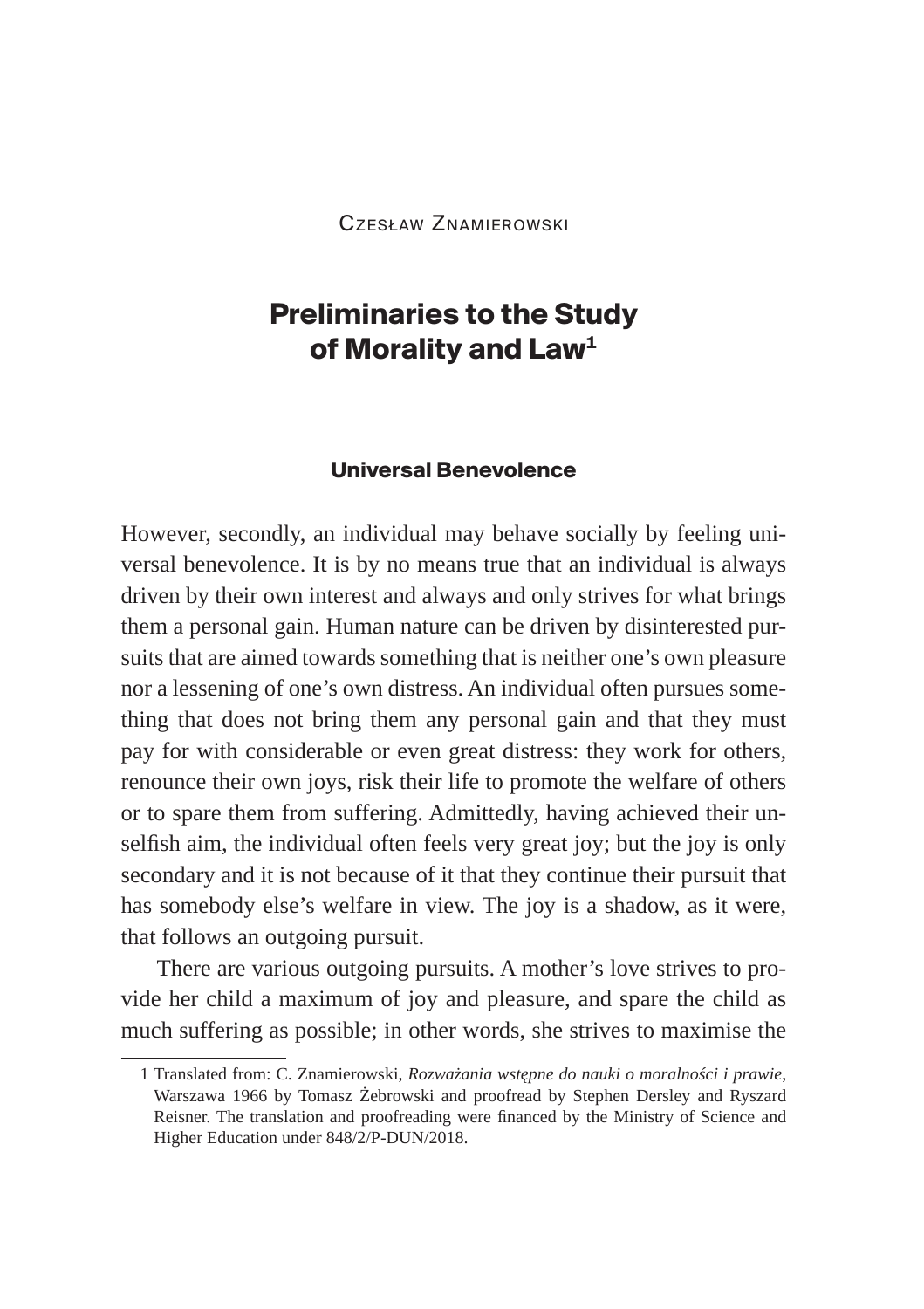child's happiness or, to put it differently, to ensure the child receives the greatest share of happiness possible. The same pursuit is shown by sexual love; the same, but perhaps not so strong, by friendship and that kind of goodwill that is distressed to see others suffer and rejoices in somebody else's joy. This goodwill is colloquially called benevolence. It is more or less active, depending on how ready it is to contribute to the happiness of the person to whom it faces.

Benevolence may be directed at a specific individual: it is individual then. Moreover, Peter may show benevolence to many people, to every person individually, when they find themselves in need of protection or help. In an extreme case, the individual's heart may be so sensitive as to make them show benevolence to all who get into trouble or are harmed. Then their benevolence will be general, because it will be shown to every person individually and separately.

Such general benevolence is clearly distinguishable from consciously universal benevolence. It is absolutely aware of the fact that it turns towards every individual, values the existence of all people equally, desires the greatest share of happiness for each of them and, finally that it is ready to support and make this desire come true through its own action and effort. What is more, when the benevolence gains some life experience, it will know that the happiness of some entails positively or negatively the happiness of others: the happiness of a mother follows largely from the successes of her child, while the happiness of one contestant is limited by the success of another. Hence, in the mind of universally benevolent Peter, all people become one mass of whom he thinks and must think jointly when he pursues the maximum happiness of all people: due to this, he may not go too far in their desire of happiness for individuals considered severally, and thanks to this, universal benevolence has an inherent restraining factor that emotions and pursuits usually lack. Moreover, benevolence may turn consciously and intentionally not only towards every individual, but also towards every living creature capable of rejoicing and suffering.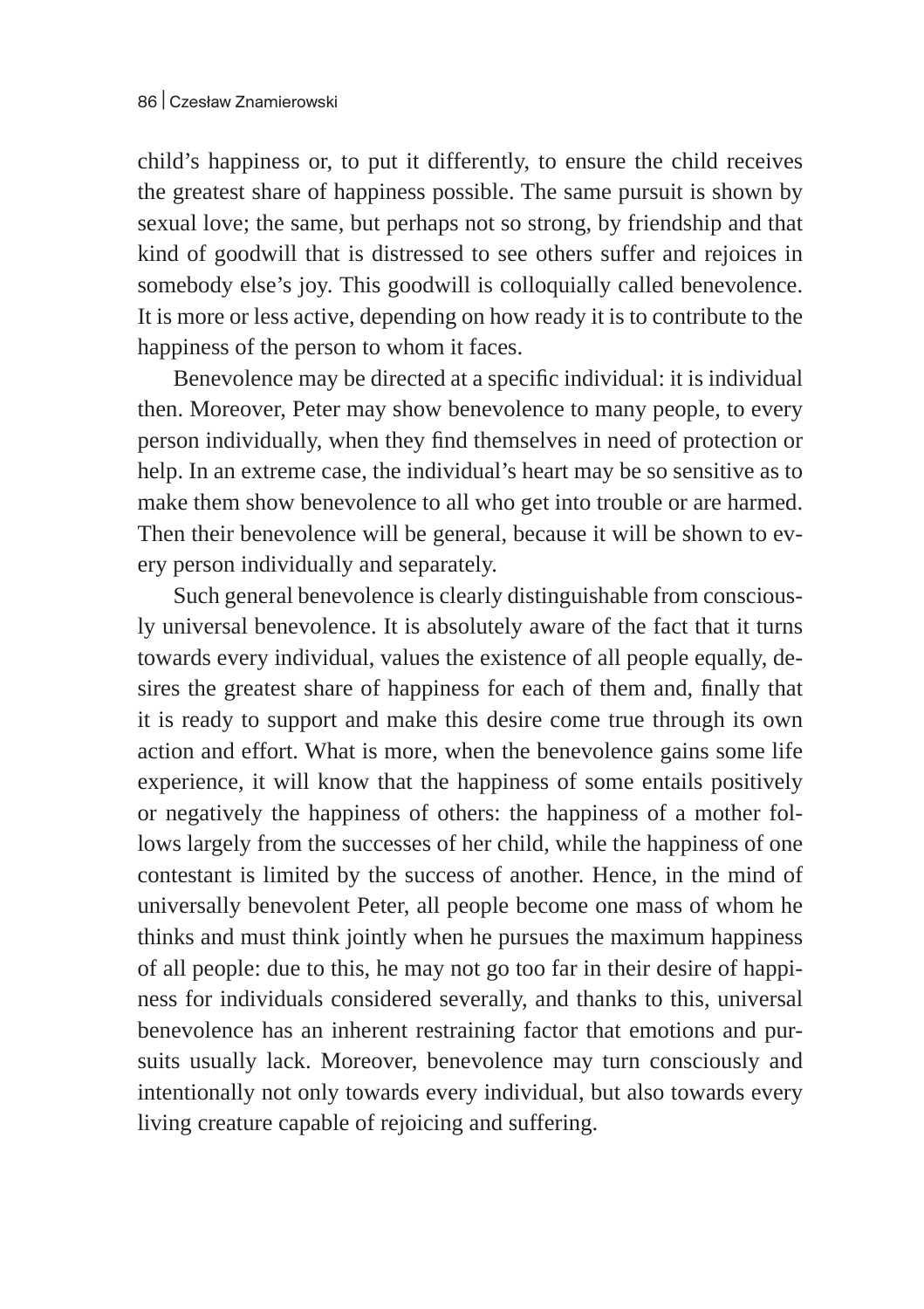In a primitive closed community, benevolence extends to every fellow tribesman; in a nation, where bonds can be clearly seen, it covers every compatriot; at the highest level of spiritual development, it turns towards every individual and is universal in the strict sense of the word and thus it transcends the boundaries of any and all closed communities. Its way has been paved by free thought, which indicated that one individual resembles another and that everyone rejoices and suffers in the same way. This simple idea has effectively and gradually brought down the wall of megalomania within which various nations enclosed their communities. It must be added that benevolence is truly universal only when it is fully conscious that its object is every individual, wherever on earth they live.

Universal benevolence is the most certain and reliable foundation of socialisation; whoever feels it will most likely show consideration for others, sympathise with and offer help to them. Therefore, we put the greatest confidence in the people of whom we know that they feel universal benevolence that is vigilant and strong. It is such people that we call good, which means that they love their neighbours; actually, universal benevolence and love of one's neighbour are one and the same thing.

Admittedly, many writers think that someone who judiciously takes care of their business reckons equally well with others' business, as a good person does. In other words, they say that judicious personal calculation produces the same guidance as universal benevolence; what is more, that the judicious love of one's own self brings the same share of happiness as love of one's neighbour. This last-mentioned thesis though, is a risky generalisation that cannot possibly be sufficiently confirmed; nor can one claim that love for one's 'self' is always judicious. Therefore, it is reasonable that good people enjoy greater confidence than judicious egoists do; and that almost everybody at least wants to be regarded as good by others, if only to dull their vigilance. Everybody knows that sharp claws are a great gift of nature if they can be hidden in soft paws. That is why, since time immemorial hypocrisy has been paying due tribute to universal benevolence.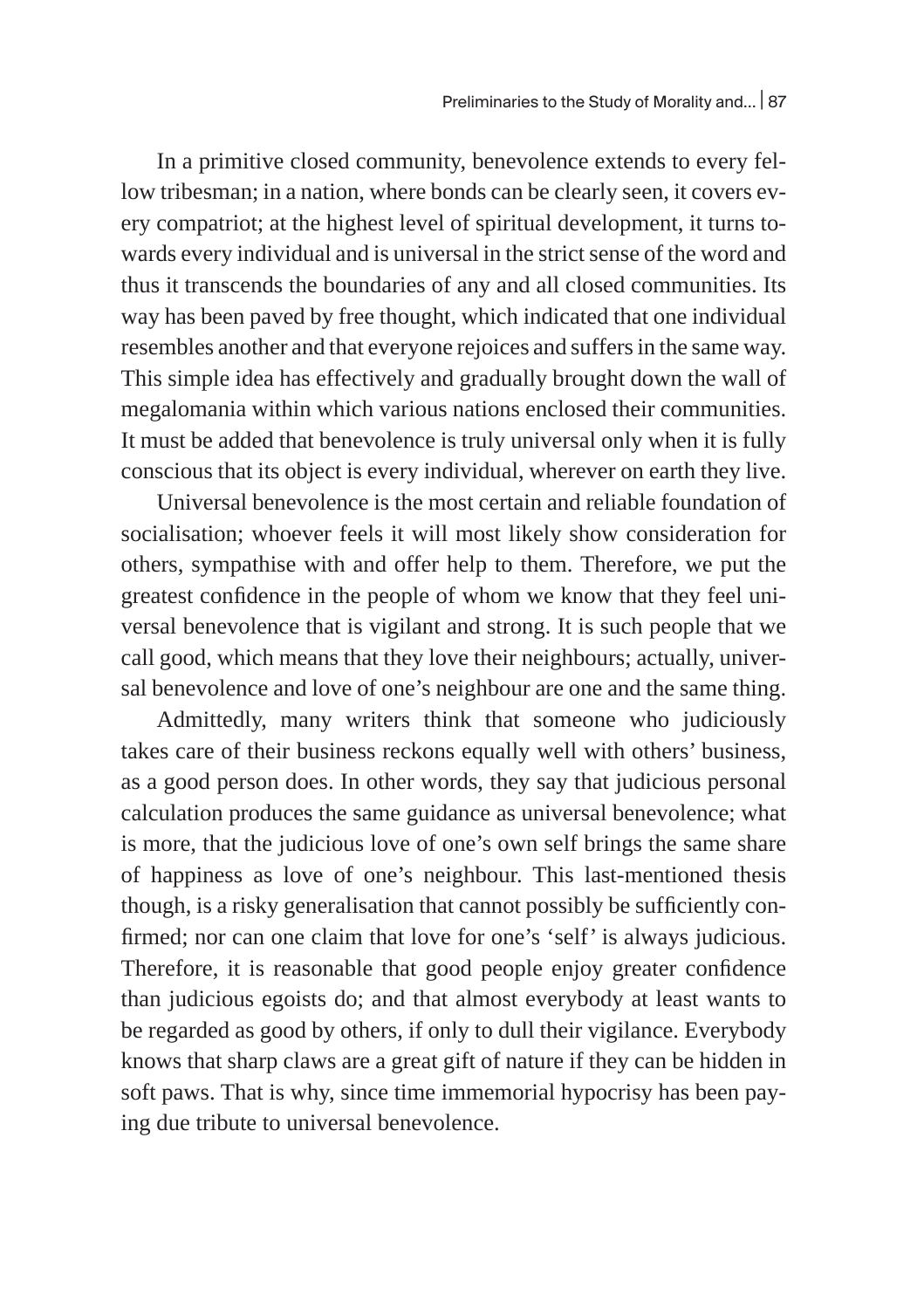This benevolence, in turn, is a natural umpire, a superordinate arbitrator, in communal life. Other pursuits and emotions often vary greatly from person to person. Love of one's own "self" in one person often entails that they deliberately wish harm to another person. One person's ambition strives towards the exact opposite objective than that of another person. By the same token, one person's greed easily runs afoul of the greed of another.

A quite different story is that of universal benevolence in various people: it pursues the same objective in all, namely, to maximise everybody's share of happiness. Thereby universal benevolence develops a natural bond between people, that is, a unity of purpose. This emotion does not divide; it rather unites people and easily draws an emotional response from others that increases and amplifies benevolence. That is why disapproval by universal benevolence is so grave a judgement in communal life, for it is always highly probable that it will spread in the community. Thus, although universal benevolence is an emotion, generally speaking, of moderate strength, the social response amplifies it greatly and awakens it anew in various situations, making it vigilant and providing it with a great penetrating force: only rarely does it explode in violent outrage, it rather makes itself felt through a reproach that nags stubbornly like a minor but unbearable pain.

Universal benevolence, it is true, may sometimes apparently divide people in an extreme case, where Peter and John do not agree on the means to the same end. Such a conflict, however, is not a deep rift, because there are no pursuits here that cannot be reconciled. It is easy to agree on means when people are bound by the same emotion, especially universal benevolence. It is enough to have the same knowledge on the laws of nature.

## **Moral Judgement**

Universal benevolence is interested only in people or, at best, those living creatures whose fate elicits a strong emotional response from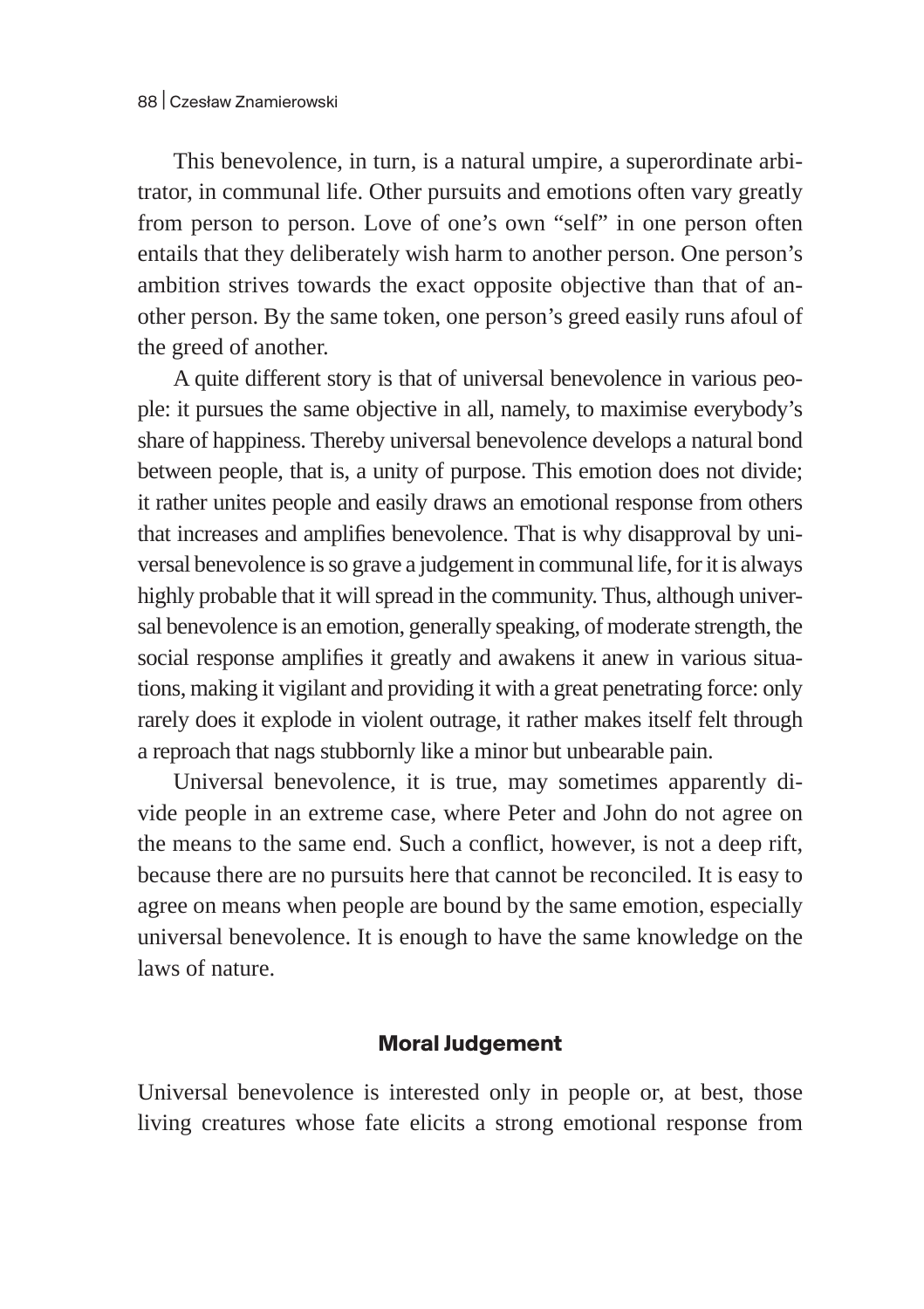humans. It is pleased with all that reduces human suffering or brings people joy. This is judged by it as positively valuable. It is displeased by all that brings or increases suffering or reduces or destroys joy. This is judged by it as negatively valuable. In the eyes of universal benevolence, various things may be positively or negatively valuable; positively valuable things are, for instance, a medication which radically contains an epidemic, a highway that makes travel easy for everybody, a forest that offers beautiful views and supplies timber for furniture and heating homes; negatively valuable things are, on the other hand, a drought that destroys crops or a flood that washes houses away.

However, universal benevolence focuses in particular on the attitude of the individual towards others. For it is in a community that the life of every individual is lived; their joys and suffering largely depend on the conduct of others. For this reason, universal benevolence scrutinises what emotions an individual feels towards their neighbours, what secret pursuits are hidden in such emotions and what actions and pursuits result from such emotions that have a positive or negative impact on the share of happiness of other people.

The judgement passed by universal benevolence, whose object is an emotion felt by one person for another, a pursuit concerning another or an action that influences the fate of another or other persons—this judgement is known as a moral judgement. At the same time, the only generator of moral judgements is universal benevolence: this makes such judgements stand out sharply and distinctly from others. Emotions, pursuits and actions concerning other people may be also triggered by other emotions than universal benevolence; these other emotions may also generate judgements, not moral ones though – judgements of some other kind. Let's say Peter likes the courage with which John defends Adam against danger. Peter, therefore, positively judges John's conduct: the judgement in this case is aesthetical and not moral. Here again Eve is angry with John, because he has punished her son; she bears a grudge against him: the generator of the judgement is ma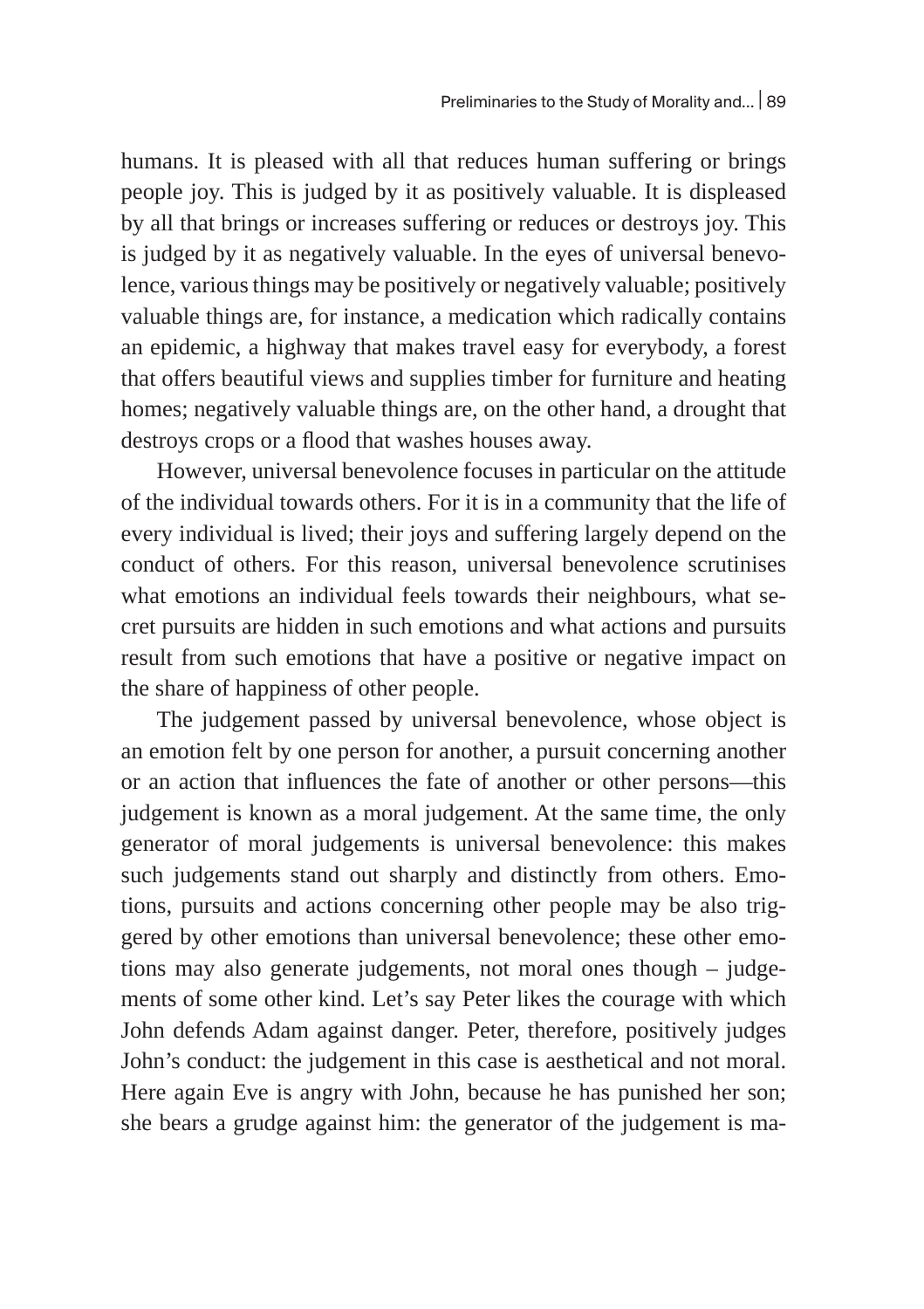ternal love; this judgement is not a moral one either. The same emotion or action, however, may be the object of two or more emotional reactions at the same time and in the same individual. Peter's universal benevolence may morally approve of the courageous way that John helped Adam and, at the same time, Peter may like that courage.

The closest object of moral judgement for every individual is their own experiences and actions. An individual may judge them right after they happen, when they are still fresh in their mind or later when they have already moved into the past from which memory brings them back. In addition, every person, as a rule, can judge more deeply and justly their own experiences, because they can, if they so wish, probe them more deeply and notice what is completely inaccessible to others. Universal benevolence as a generator of moral judgements, which concern one's own experiences and actions, is called conscience. As mentioned earlier, universal benevolence provokes rather moderate emotional reactions, or even weak ones, but often they are persistently recurrent: this is the source of their strength and role in consciousness.

Universal benevolence places a positive value on emotions and actions that are favourable or friendly to other people. In turn, it assigns a negative value to the emotions and actions that are unfavourable or unfriendly. A sound conscience, however, one not selfishly directed at one's own self and person, does not pay equal attention to its emotions and actions, either morally positive or negative. Universal benevolence above all intends to prevent other people from being harmed; hence, it is quick to nip in the bud even those experiences and predispositions to experiences that may beget injurious actions. Moreover, it scrutinises actions that have already caused harm, but gives less attention to the emotions and actions that are friendly to people. Hence, conscience very rarely praises but frequently reprimands, because under its inquisitive eyes there is a lot of wickedness in a human soul when viewed from the inside.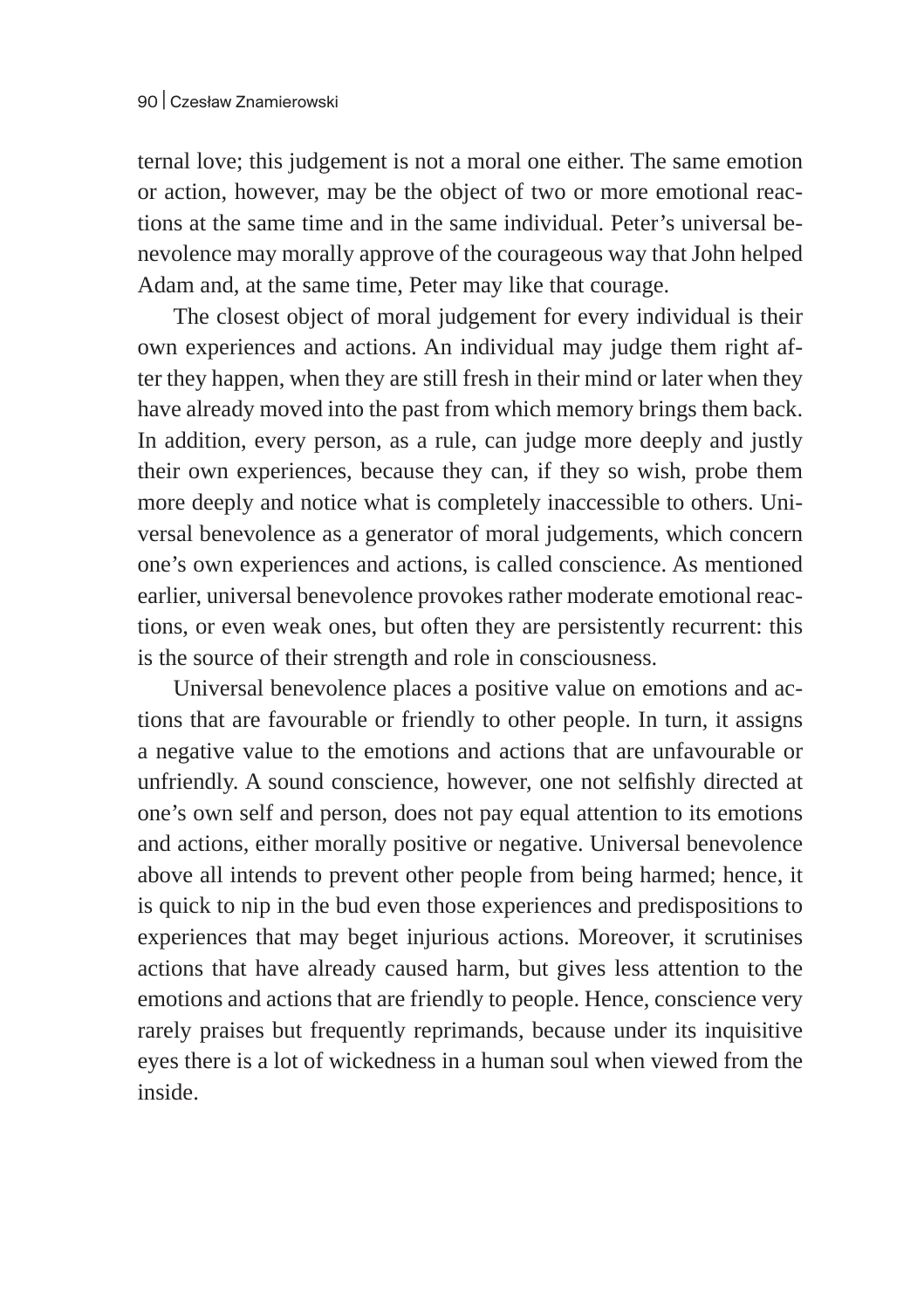#### **Social Moral Judgement**

When Peter's universal benevolence judges his own experiences and actions, it is his own internal concern, touching his person, and may not be known to anybody else: thus, it is an individual judgement. Peter's benevolence though, may also be interested in the experiences and actions of other people, because they may be highly relevant for those whom they concern. Peter may be really worried by John's hatred for Adam as it may beget an action harming Adam. Stemming from universal benevolence, Peter's judgement of John's experience or actions directed at Adam, is a social moral judgement.

In the judgement, three persons are involved: Peter who judges, John whose experience or action is being judged and, finally, Adam whom John's experience or actions concern. This may be presented in a schematic manner as follows: A in their universal benevolence judges an experience or action of person B directed at person C. Moreover, it is possible that the experience or action concerns not just one person C, but many people or an entire group: thus B hates Egyptians or the monarchy of Ramses XII.

In this case, too, universal benevolence is a generator; but it keeps an uneven eye on persons B and C; specifically, it preferentially turns towards C and person B is subordinated to the interests of C, because the experience or action of B is judged in terms of the welfare of C. Especially when A negatively judges the experience or action of B, it may appear that A, contrary to universal benevolence, has an unfavourable attitude towards B, while A's attitude towards C is biased and preferential. Actually, however, A remains benevolent in respect of B as well; they only demand of him what universal benevolence lets him demand or rather tells him to demand. What is more, if John and Adam traded places in the triad, Peter would subordinate Adam to John, or C to B in the same manner. In fact, people do this all the time in real life, alternating between judging the experiences and actions of one or the other.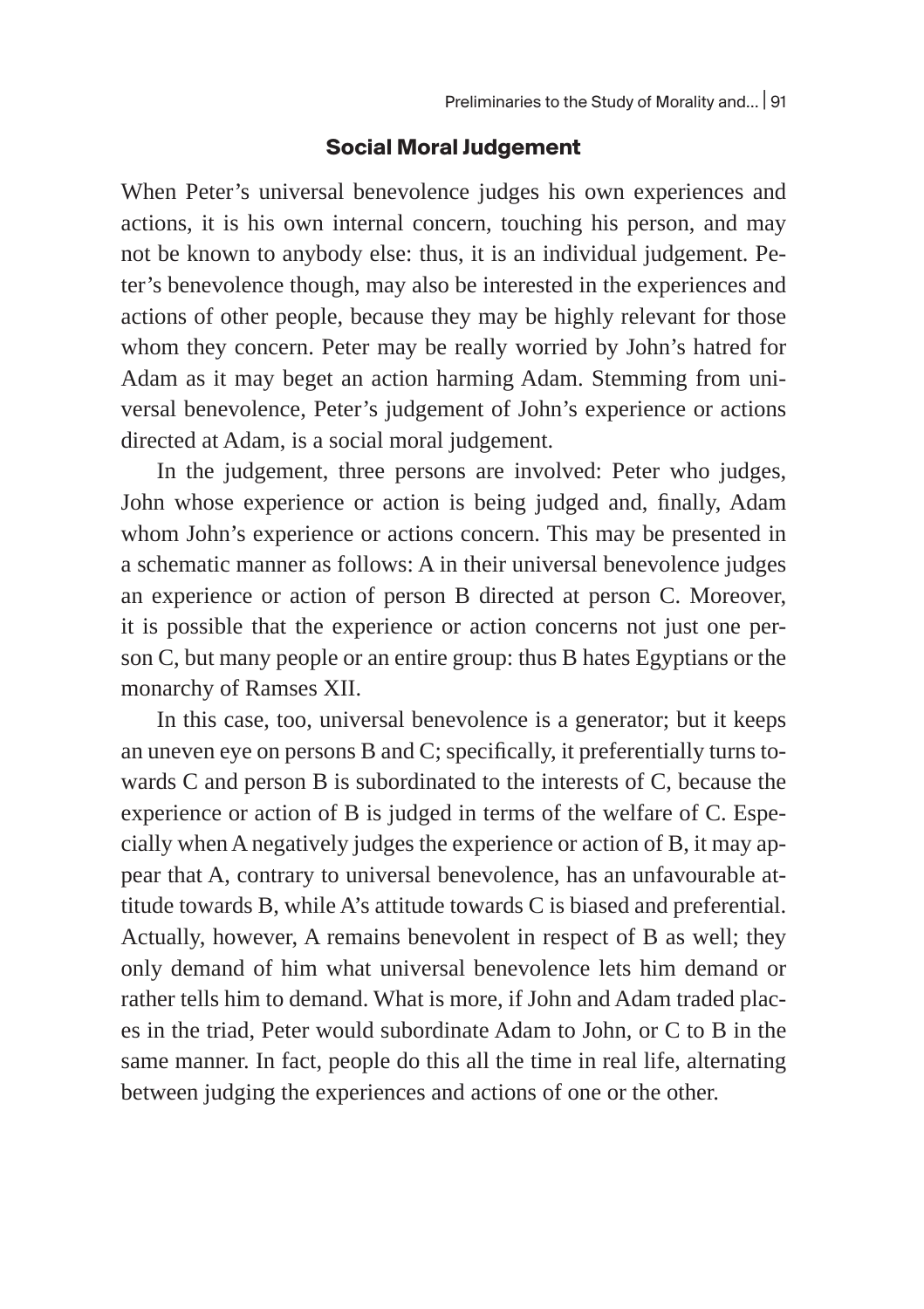When Peter judges his own experience or action, he splits, so to speak, into two persons, A and B. Since, however, the judgement concerns his own experience, it quite naturally enjoys a considerable causative power in Peter's soul and produces an impulse that amplifies the force of the experience further or weakens and restrains it, depending on whether it is positive or negative. The moral judgement, thus, of one's own experience or action always has a smaller or greater impact on Peters experiences and attitude.

However, Peter's judgement concerning John's experience does not have to have any causative power in the soul of the latter. In an extreme case, John may not care at all what Peter thinks about his experience or emotion, and he may not care about Peter as a person either. It may not matter at all, either, that Peter's judgement was engendered by universal benevolence, since John may not know this emotion and does not heed its suggestions. Then, Peter's judgement does not elicit any emotional response in John's soul.

John himself though, may feel universal benevolence to some degree. As the voice of conscience, it could have already passed judgement on a given emotion or action before John learned of Peter's judgement. If it is consistent with his, it will elicit a positive emotional response and amplify it considerably. If there are many—or very many—such Peters who judge a given experience in the same way as John does, the consistency takes away relativisation from the moral judgement in his eyes: it appears to John that his own judgement and the judgements of Peters who agree with him do not depend on their experiences, but they rather appear and suggest themselves to them in the manner in which descriptive truths do, irrespective of any emotions and pursuits. This is a common and almost unavoidable illusion whereby in a group we stop noticing or simply do not notice the factors that make up the sufficient cause of that factor which is invariably given in the group. It is only natural that John forgets that it is universal benevolence that tells him and all his Peters to pass the same judgement, and that it appears to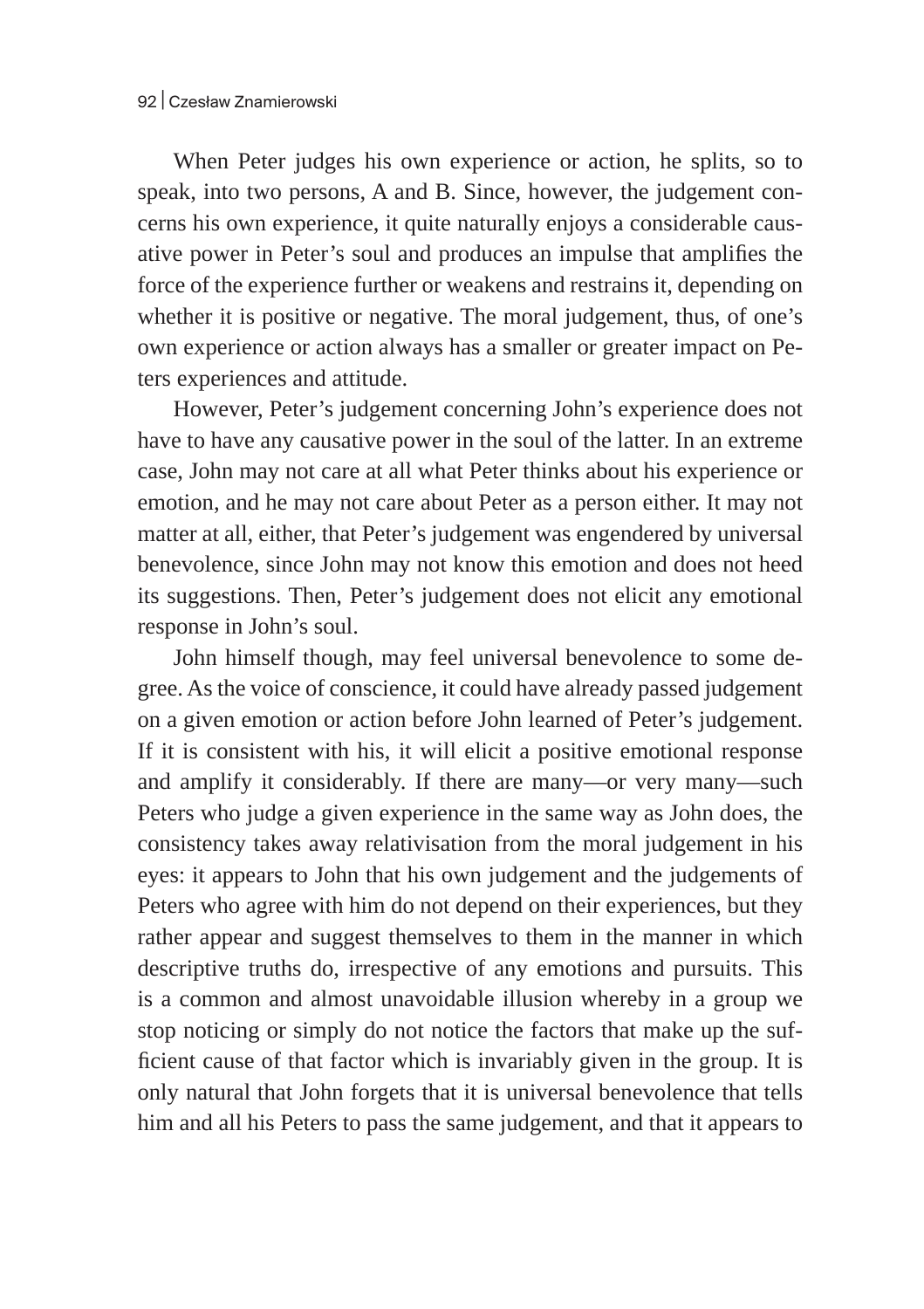him that he finds and notices the values of experiences and actions in the same way as he does the shapes and colours of objects. Nonetheless, there are no absolute values; there are only values here invariably stemming from some emotion that is common among given people.

Hence, when a judgement is expressed in words, it is always necessary to indicate what emotion or pursuit it stems from. To indicate, thus, that a given judgement is moral, it must be mentioned that it stems from universal benevolence. This emotion, roughly speaking, always and in every person dictates the same judgement; in principle, therefore, it is not necessary to indicate each time in whose soul universal benevolence forms a given judgement. It often happens, though, that a global judgement of some object or event depends largely on Peter's knowledge of the laws of nature and the entire set of factors that come into play in a given case. It is desirable then to indicate the person who forms the judgement, because in this way one implicitly indicates what knowledge of the object the person has when making the judgement in question.

A consistent judgement by many Peters may have a persuasive power over John even when he does not spontaneously formulate a moral judgement of his experience or action. It is quite probable that John either has, albeit deeply hidden, a predisposition to be moved by universal benevolence or at least, he may imagine the attitude taken by this emotion by analogy to his other emotions. He himself feels at least equal benevolence towards his family members or friends. He may thus imagine how he would judge somebody else's experience or action if he extended his benevolence to all people. In the first case, a universal judgement will uncover their own universal benevolence and stir their conscience; in the second case, the judgement will at least tell him how to behave so as not to incur universal disapproval. Further, if he continues to heed this guidance and behave as if he were guided by universal benevolence, it is likely that he will learn to look with the eyes of universal benevolence, either because this emotion, hitherto unknown to him, will rise in him,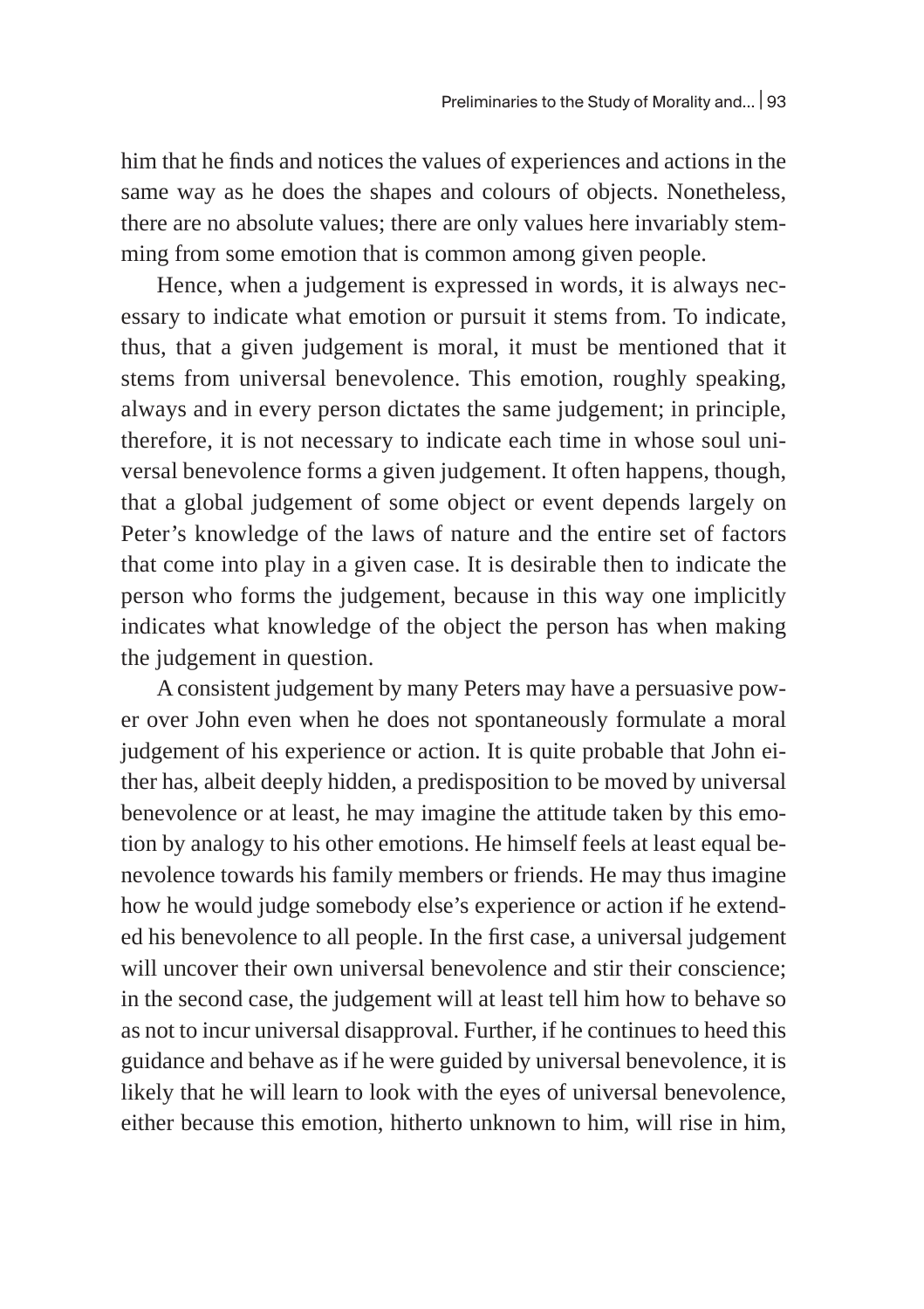or because he will develop a habit of action consistent with the directions of this emotion.

An important aspect for communal life is the fact that John may adopt ready-made judgements from his Peter or Peters. Imagine that because of a lack of experience or any relevant knowledge, John is not suggested any judgement by universal benevolence in a given case. John though, learns that Peter, whose universal benevolence is tested, judges a thing in a specific manner. If John generally believes that Peter's moral judgements are right, his judgement will easily elicit a response from John's soul and will become his judgement, one of credit, so to speak, based on the belief in the rightness of Peter's judgements. It often happens that Peter praises the moral value of Adam's deed, who has brought about many momentous changes in communal life. John is not able to judge these changes by himself, but eagerly adopts Peter's judgement, deeply moved by admiration or outrage or contempt. Furthermore, John may continue to uphold this induced judgement, although Peter may later modify his.

The Peter who suggests a judgement may be not just a person, but also a being of a higher order than a person—a being in whose existence and goodness John believes. In the lively imagination of the ancient Greeks, gods told them, often in detail, what was right and wrong. Whereas Christianity makes God the principal source of fundamental moral precepts and makes divine judgements a model and touchstone. This religious belief lends much support to the suggestive power of moral judgements: they may not give rise to any doubt, because they come from an absolutely perfect Supreme Being who is an embodiment of universal benevolence.

## **The Object of a Moral Judgement**

As already said, universal benevolence scrutinises emotions, pursuits and actions that are directed at other people. These experiences and ac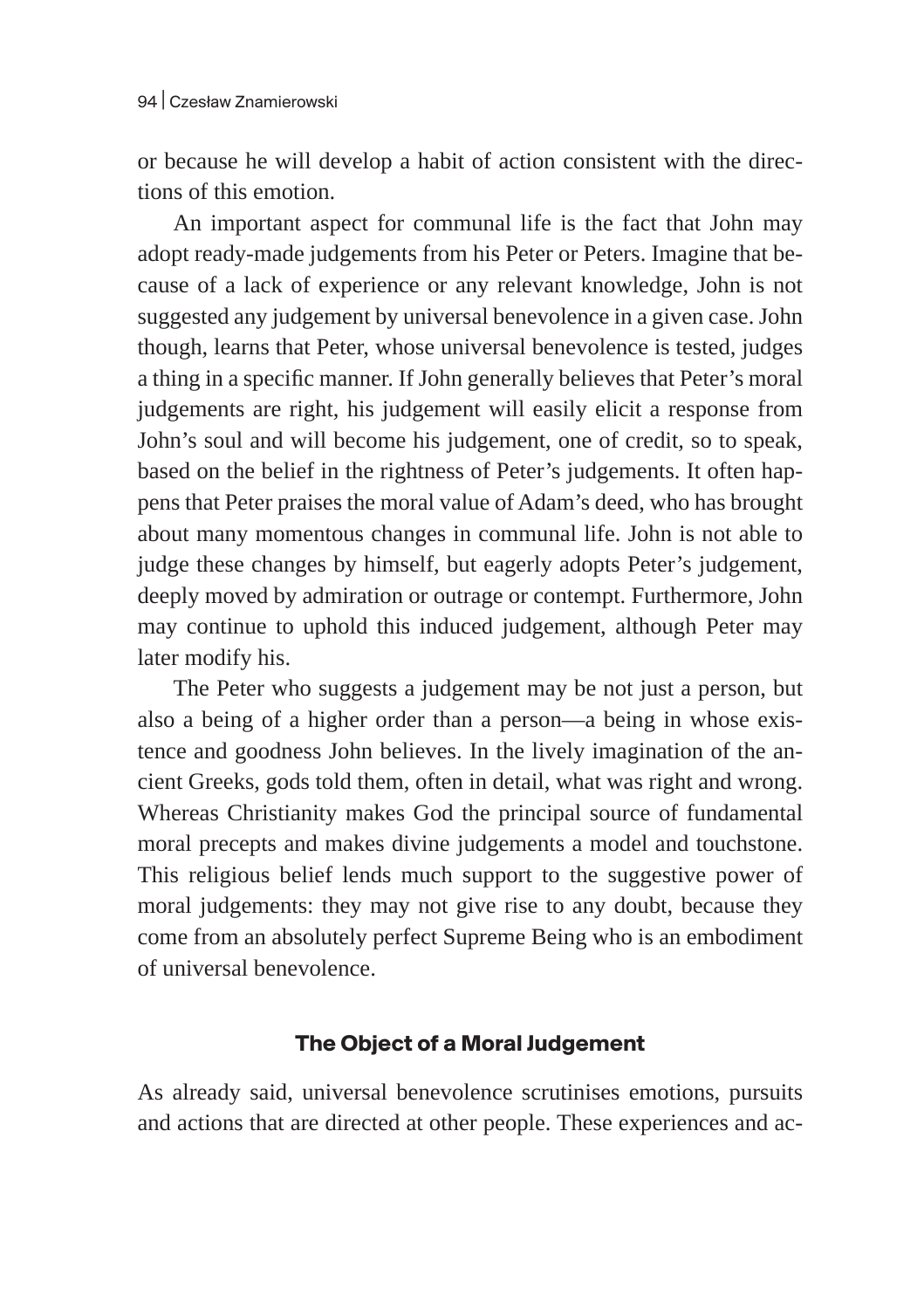tions, however, are treated by universal benevolence in two ways, depending on how they are treated by the person who undergoes or performs them.

Emotions and pursuits arise in consciousness spontaneously, without permission. In the eyes of conscience, they are valuable either positively or negatively. Those that are favourable or friendly to people are generally judged positively, while unfavourable or unfriendly—negatively. It is good when an individual feels sympathy, benevolence, gratitude and respect for other people; it is bad when they feel envy, anger and hatred. Even emotions and pursuits favourable to people though, may come into conflict. To name two examples, love for a wife may sometimes stand in the way of the love of a child. Love for a villain may morally infect the whole nation. In the eyes of universal benevolence only universal benevolence is the emotion that is always valued positively, because it always has in view the welfare of all people, not only some selected ones as other emotions favourable to people do. The latter may want too great a share of happiness for their chosen ones.

The spontaneous appearance of an emotion or pursuit in John's soul does not depend on John's will but on the entire structure of body and soul on which he had little influence, or none at all. Nevertheless, already here Peter judges these experiences and, possibly, from judging them he goes to the judgement of the whole person of John if these experiences can be seen to have been borne out of a deep and lasting predisposition. Peter judges then that John is good by nature if predispositions favourable to people predominate in him, especially universal benevolence; whereas Peter judges him to be bad by nature if predispositions unfavourable to people predominate in him.

Even though an individual receives a considerable legacy of readymade emotional predispositions, they have, after all, some power over their emotions and pursuits. As we shall soon see, they can by acts of will allow or not allow for the experiences that have already arisen, or prevent them from arising. Anger at Adam may arise spontaneously in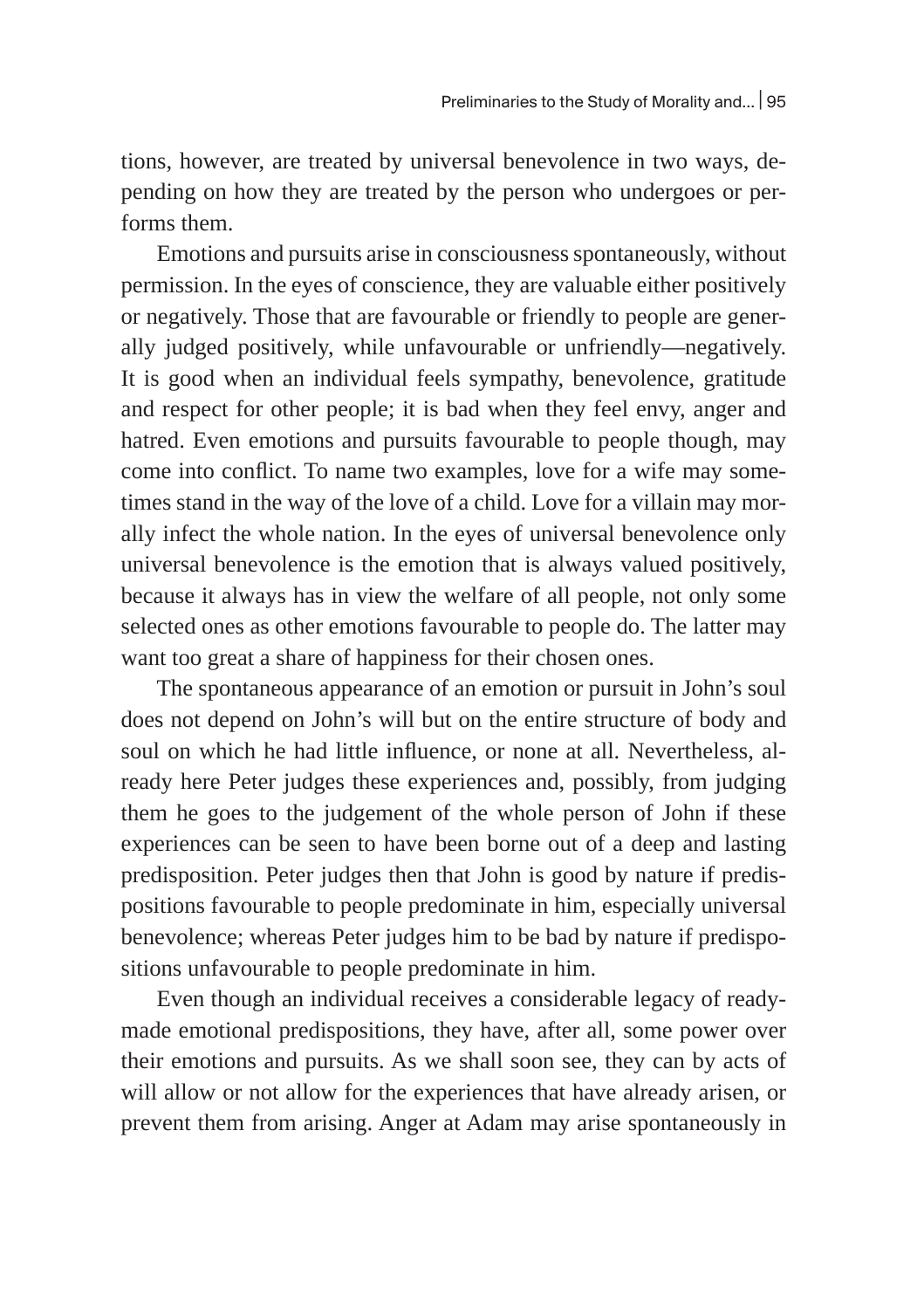John's soul, but John may allow it to burst out, or he may oppose and contain it so that it will subside and disappear without doing any harm to Adam. In the latter case, Peter, while judging Adam, will consider as less important the appearance of anger as such since universal benevolence will effectively control it. Furthermore, John may, knowing himself, fend off the thoughts that arouse anger at Adam in time to prevent one of the most unfriendly emotions from arising.

This power over one's experiences is enjoyed, to some degree and within certain limits, by every normal individual: they interrupt the course of thoughts that leads to an undesirable emotion or pursuit, or restrain or weaken the undesirable experience by directing their thoughts at something else or changing their situation so that it disappears by itself or is replaced by another experience that will cover and eclipse it. If John does not make these efforts to oppose his experience and allows it—being negatively valued by Peter—it will grow even more negative, as the one that John has allowed and consciously made as one of his experiences. Universal benevolence scrutinises these experiences that our will has allowed by giving them a privileged position in our consciousness, the reason being the fact that these experiences may spawn actions, the effects of which will encroach on the ambit of other people's existence.

Actions, in turn, are an especially important object of a moral judgement, because in the eyes of universal benevolence what counts most is stopping one individual from harming others by their action and making them contribute the most to their happiness. A hidden and contained emotion does not have a chance yet to harm anybody or make them happy. It may harm or make happy by the very fact of its divulgence; the more so when it is realised in an unfriendly or friendly action.

We have split the person of Peter in two by carving John out of him so as to make clear that Peter may morally judge not only his experiences and actions, but also somebody else's. It must be remembered, however, that a moral judgement is above all the inner voice of conscience that looks into experiences directly, not having to pierce the armour of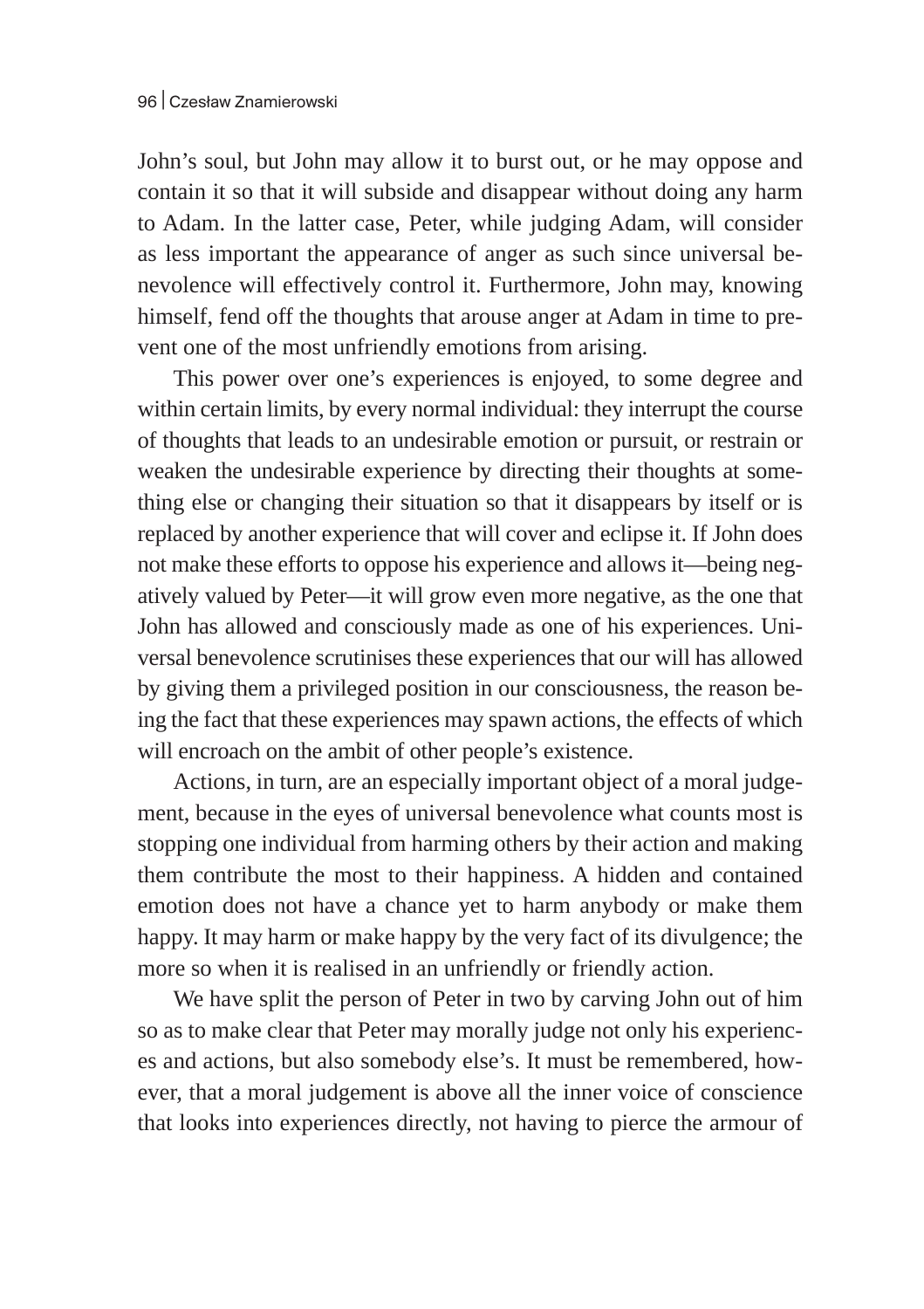another person's mortal coil, and that it judges not actions alone, which can be viewed from without, but the very motives of these actions within that grow out of unseen experiences.

The insight into one's inner life may sometimes be misleading, however, because every individual tries to show themselves in the best possible light, even to themselves. Unwittingly, they find ways to hold back from their own self, in the inner split that is created in the soul when conscience sits in judgement, amidst the stirrings of emotions and motives of action that would cast a negative light on their person or their action. Considerable moral discipline is needed, as well as inner honesty and correct insight into one's emotional experiences, to summon the available courage to bring to light the inner experiences that lower one's self-esteem. Individuals shield themselves from this with hypocrisy, which even creates an inner show of semblance and illusion to hide the foul stench of their moral entrails.

Peter's universal benevolence is not able to look into somebody else's experiences with certainty and perspicacity. Every John screens his spiritual sanctum from the piercing eyes of others, and even when he himself has a clear and undistorted view of his inner life, he tries to draw a cobweb of falsely favourable appearances over it. Peter, therefore, as a judging spectator, can only carefully watch observable behaviour and draw cautious conclusions. He can never determine the measure of their probability with accuracy. The average Peter tends to be insufficiently cautious in his presumptions regarding other people. When he is cautious enough, he must necessarily place his moral judgements of others on two levels. On one level, there are judgements that are moral in the strict sense, where Peter believes himself to be looking into somebody else's inner life and almost sees the stirrings of John's emotions and the motives of his actions. On the other, there are judgements of actions themselves and their socially relevant effects.

These judgements will not be moral in a strict sense; they will pass judgment only if an action by John has conformed to the guidance that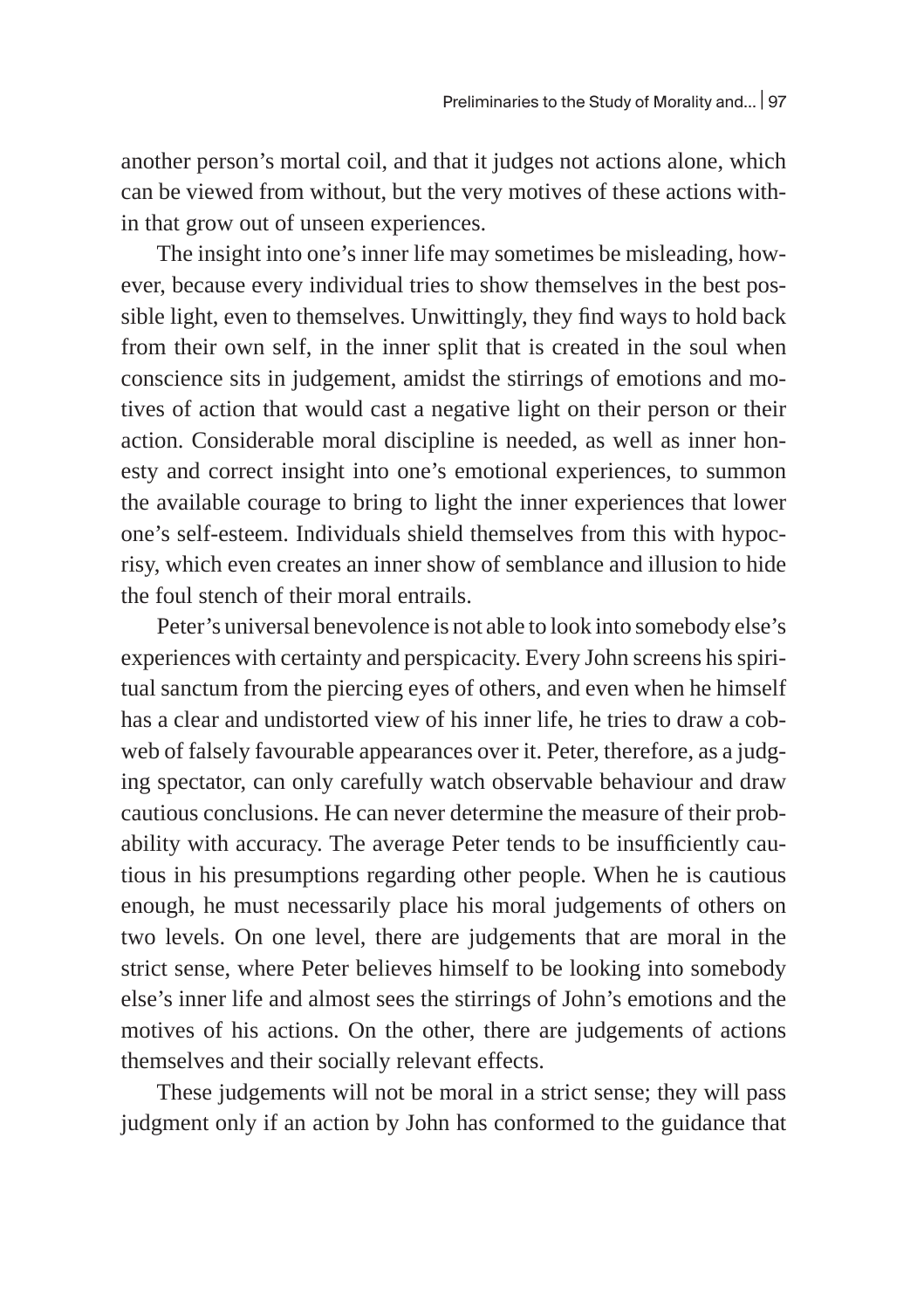would be given by universal benevolence in a given case. This does not rule out that the action was born out of cold selfish calculation, which would deprive it of any moral value. In everyday life, we usually do not notice the difference between these two kinds of judgement and do not appreciate its weight. An individual who always behaves like a good individual seems to be good to us, although in reality they might be only calculating, cautious and cunning. Again, people are ashamed to show their goodness and even conceal the soft and sensitive stirrings of their hearts, thus they make their good deeds look like the business-like performance of an external duty. In addition, sometimes it takes special circumstances, those breaking the daily routine, for a cold calculation or a downright undesirable moral emotion to come out from behind an action overtly consistent with a moral norm. Although it is usually not conceived out of universal benevolence, the stinging wit of a satirist is aimed at prudes and hypocrites.

However, in terms of social needs, the second, less demanding kind of judgement is sufficient for communal life. It is by no means a bad thing when people follow moral norms in their conduct, even if when they do so they are not guided by moral motives.

## **The Principal Moral Norm**

Universal benevolence, as was mentioned earlier, strives to ensure an equal share of happiness to all people. Thus, it believes that it would be good only when the general conditions in which people livewere such that all would have an equal chance to get a maximum of pleasure with a minimum of suffering. Living conditions depend largely on the environment and human action cannot influence them. However, they depend not in small part on how people treat one another and what they do for one another. Importantly, the larger the number of powerful tools people have at their disposal, the greater the impact their action has on their happiness. Thus it is only natural that universal benevolence would like every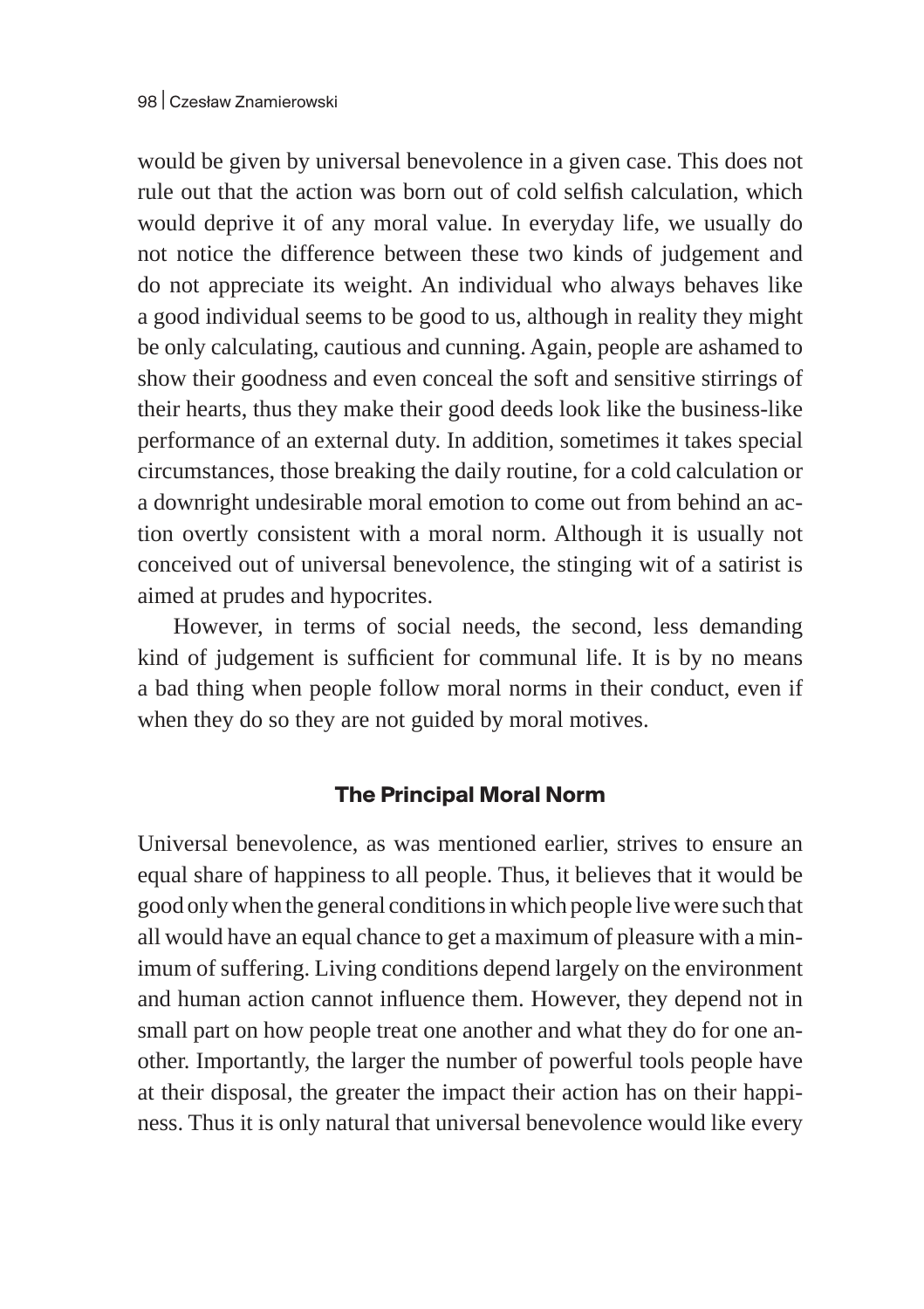individual to meet all the conditions necessary for making the greatest contribution to the enlargement of the share of happiness of all people. Hence, it is natural that universally benevolent Peter values universal benevolence most in people, as it is the only emotion that is focused on all people and wants happiness for them.

Universal benevolence concludes, therefore, that the human world would be good only if all people were universally benevolent. Hence, it believes that every individual should be universally benevolent and that this benevolence should effectively guide them in every action. Hence, the only principal norm that universal benevolence sets is the precept that every individual should be universally benevolent and should be guided by this benevolence in every act of their will, as either a positive impulse to act or an impulse restraining other actions.

This norm tacitly assumes that every individual has at least the germ of this emotion, which they may develop fully and make an important component of their constellation of emotions. This assumption is not fully justified, as there certainly are people who are unlikely to ever allow universal benevolence to develop in their soul. These are extreme cases, however; people who are completely lacking in this emotion whatsoever are considered abnormal and morally underdeveloped. They are unable to give moral judgements or even imagine them by an emotional response, since they lack this predisposition that by response could be actualised in an experience.

However, in spiritually normal people, benevolence a universal feeling, sometimes only embryonic or weak, sometimes strong, pervading the entire constellation of emotions. The principal moral norm makes it an individual's obligation to give benevolence a decisive say in their decisions.

By a deliberate effort of will, this emotion may be given a dominant position. All that is needed is to form a habit of imagining the joys and suffering of other people. The habit usually gives rise to, and increases the capacity for, an emotional response to somebody else's joys and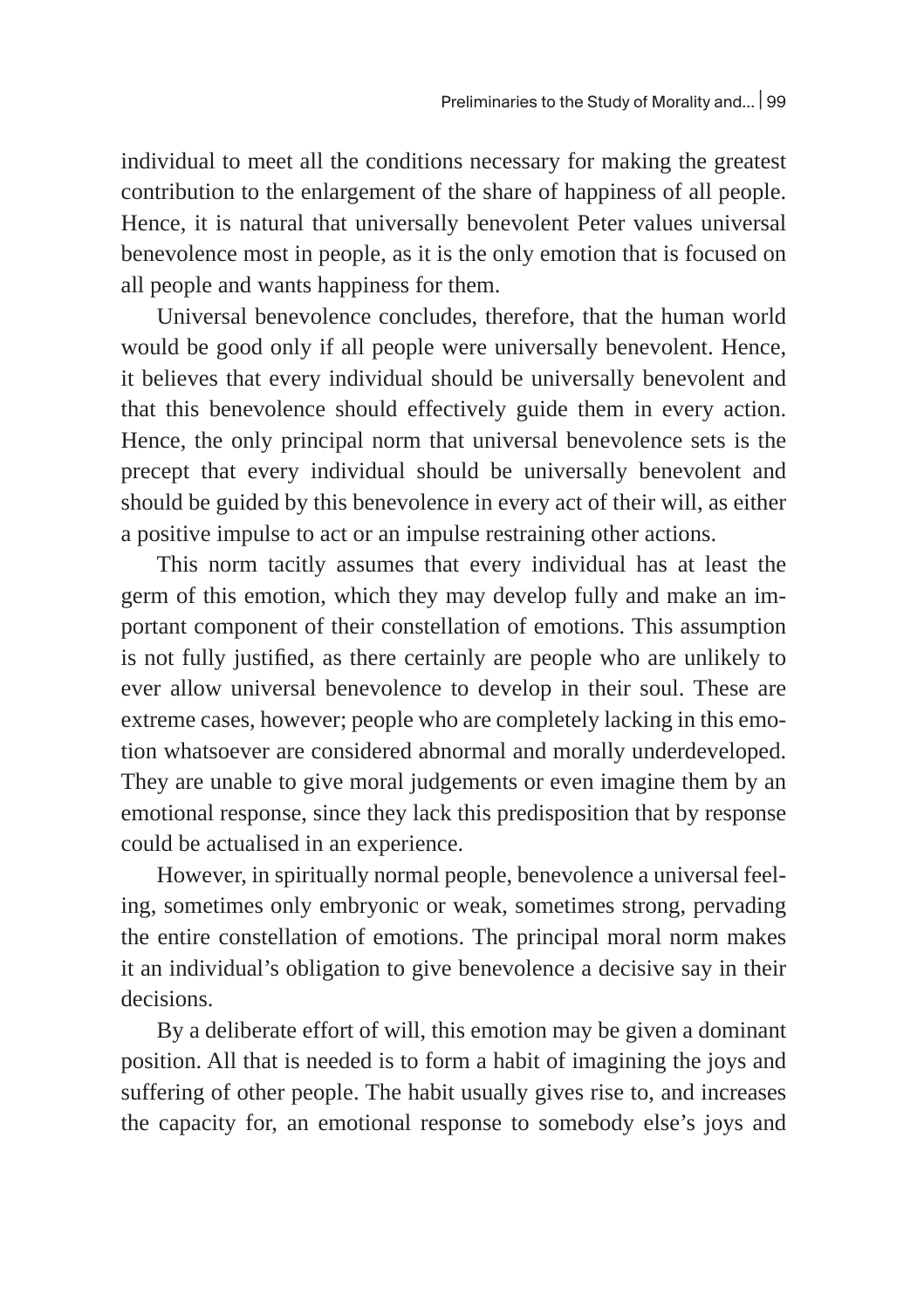suffering. Will, therefore, may affect this emotion to an extent. In that case, it may be an individual's obligation to develop and strengthen this emotion in themselves.

Since, however, every individual ought to be universally benevolent, universal benevolence should ipso facto extend its control to their entire behaviour. The principal moral norm then takes on another form that clearly and in detail sets out what a universally benevolent individual should do and what they should refrain from doing. It says now: "every individual should as best as they can": first, "refrain from any action that contributes to somebody's suffering, second, actively reduce the sum of suffering of other people" third "refrain from any action that kills other people's joys" and fourth, "actively increase the sum of contentment of all people".

The principal moral norm has split into four component norms that are independent from one another. The first two concern the person's attitude in the face of human suffering, while the second two—somebody else's joy. The first and third prescribe omission while the second and fourth—an active attitude.

For human happiness, all four prescriptions are important, because to achieve it a person needs a maximum of joy and a minimum of suffering. Indeed, universal benevolence, in its desire for happiness for all people, in principle, puts the four obligations on an equal footing. However, to direct human conduct really effectively, universal benevolence must realistically judge what can be effectively demanded of people. It cannot demand too much and must reckon with what response somebody else's joy and suffering usually draws from a given individual.

Actually, even the most universally benevolent Peter is unequally vigilant and sensitive to the pleasant and unpleasant experiences of other people. His eye and attention are caught first of all by the suffering of other people, and he strives above all to prevent the suffering of others and remove that which has already arisen. He will be morally shocked and outraged when he sees John deliberately contribute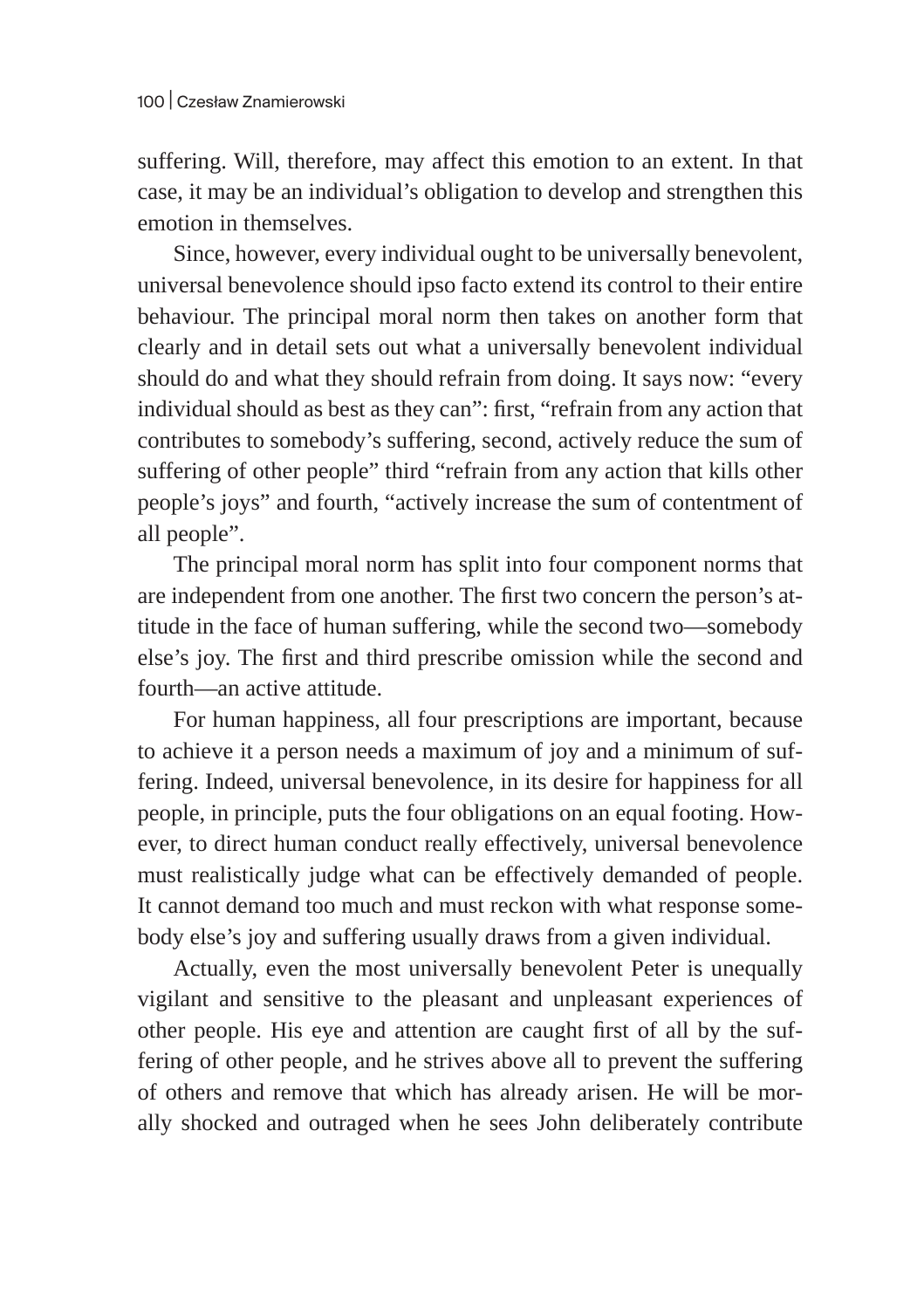to Adam's suffering. He will also think badly of him when he sees that John is indifferent to Adam's suffering and that he does not offer him any help. He will not be so shocked and outraged, however, when John stays indifferent to the joy that Adam experienced: he can be left alone when he is joyful. However, in this case too, Peter will be worried by John's moral attitude if he sees that he is in the habit of not responding emotionally to the joyful experiences of other people. He will think then that John's sources of universal benevolence are limited after all, and that he cannot be counted on to take some action to give others joy. John's benevolence will appear cold and incomplete to him, although he will not deny him any moral value for this reason, provided that John is sufficiently vigilant and sensitive to other people's suffering.

Reckoning realistically with the diverse nature of various people, Peter will cautiously create a gradation of moral requirements. He will judge that John is not bad if he does not deliberately do any harm to anybody, in particular, if does not even have an impulse to harm somebody: you do not have to be on your guard against a John like this. In this case, he respects the first of the mentioned norms that establishes a minimum of moral requirements. The individual who breaches this norm and deliberately adds to the suffering of others acts already in a morally wrong way.

Higher moral requirements are set in the second norm that prescribes an active contribution to the alleviation of other people's suffering. John does not show universal benevolence, at least not actively, if he does not offer help when he sees Adam's suffering. Even if this suffering has elicited some response from John's soul, it attested to only a flicker of universal benevolence in his soul, obviously not strong or lively enough to make him act; it is like a seed incapable of germinating. Hence, an individual is not actively good if they do not live by this second norm; externally, they do not differ much from one who is simply not bad. In contrast, a person is visibly good if they are effectively stimulated by benevolence to give help in suffering.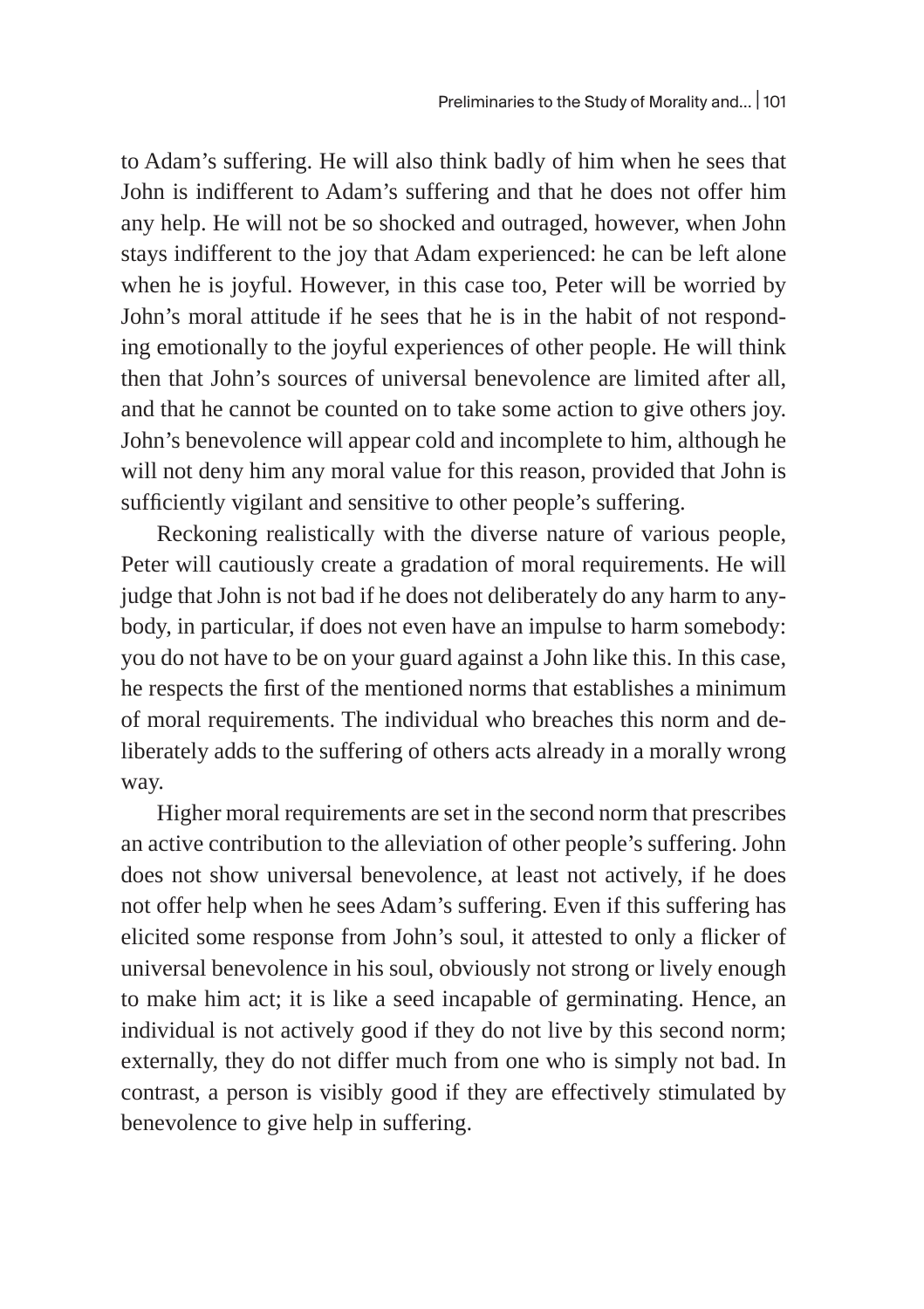The next place in the gradation of moral requirements is occupied by the third norm. It can be said that it, too, extends and supplements the moral minimum whose foundation is the first norm. It is clearly wrong for John to remove Adam's source of joy or deprive him of it, even though he has not caused Adam to have a painful experience, due to his regretting that an awaited joy has not come. For instance, John is wrong to block Adam's beautiful view with a high wall, or to withhold news from him that would make him very glad. For taking somebody's joy away means limiting and reducing their share of happiness. With this kind of behaviour, the bad intention does not differ much from that characterising an action that causes deliberate suffering.

However, universal benevolence is fully embodied only in the fourth norm that prescribes the active multiplication of other people's joy, which involves effort. They who do this prove beyond doubt they care a lot about the happiness of other people, elevating to the highest level of universal benevolence. Only by doing good to others with the aim of increasing thereby the sum of happiness of all people does an individual become really good.

### **Comments on the Principal Norm**

At a first glance, these four norms that extend the concise principal norm seem to place too great a burden on an individual. It is still relatively easy to take care not to add to other people's suffering by direct action – that is, not to inflict injuries or cause immediately visible damage. However, it is very difficult to anticipate accurately and for a more distant future if indirect effects and distant actions may unexpectedly become detrimental to one individual or even many. Even if a person knows very many laws of nature, the most perspicacious mind is not able to make accurate forecasts for the distant future, especially ones concerning the communal life of great groups of people. Similarly, it is very hard to predict if somebody will not be deprived of a dose of happiness by some incautious, albeit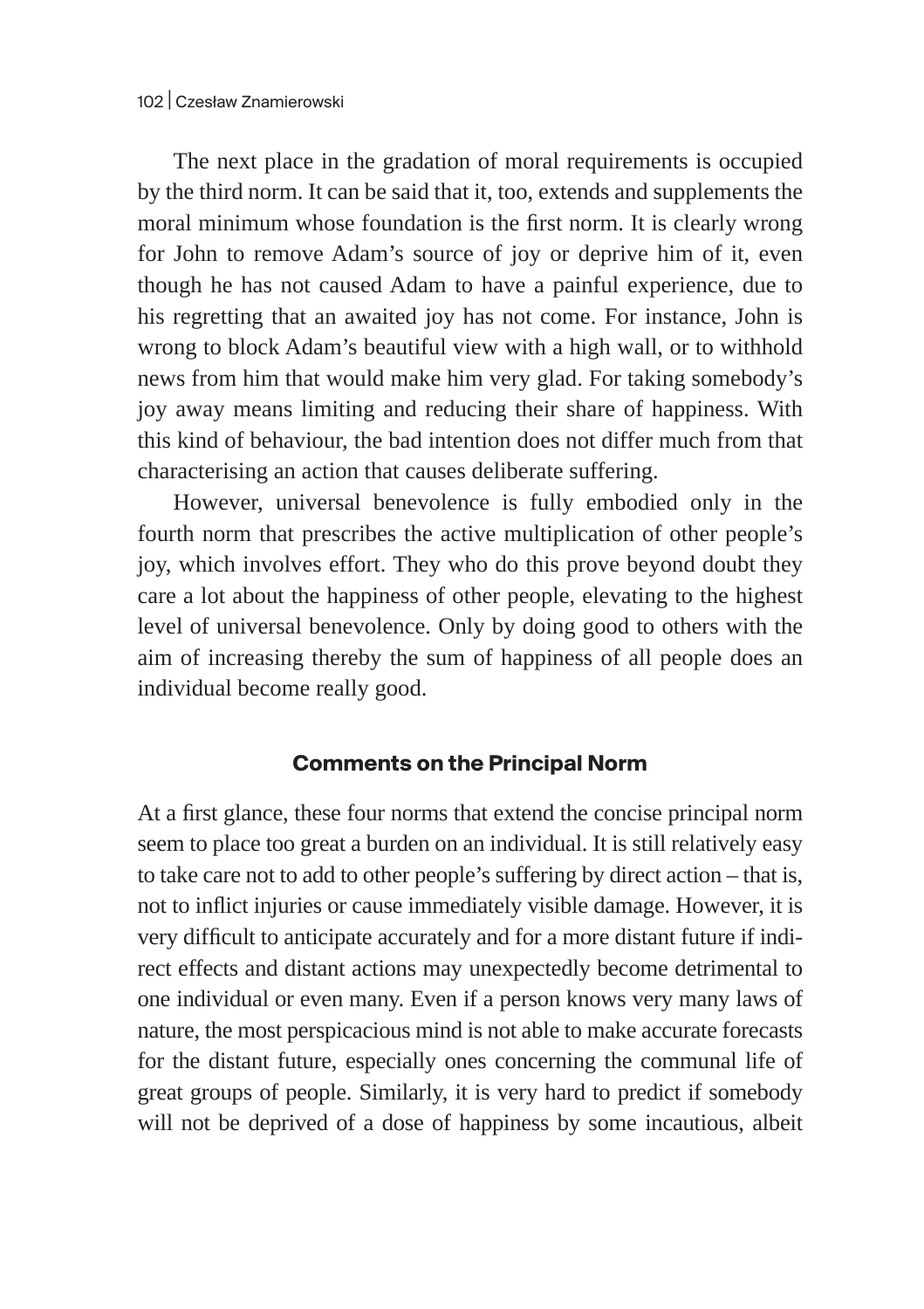good, action. If John latches a door through everyday habit, he will spoil Adam's bicycle ride as he will be unable to fetch his bicycle from the flat. So to avoid harming somebody and detracting from their pleasure, an individual must be constantly vigilant and make use of their entire knowledge of the world to avoid harming others.

A still greater effort is necessary—greater because active—to give help to every person who cannot cope with the burdens of life without it. There are too many people in need of such help in the world. To ask an individual to give help to all is to ask too much. The question thus arises of how far the obligation to provide help extends. In addition, marking the limits of the obligation, an individual may easily, as it seems, narrow their universal benevolence to some restricted community, against the prescription of the principal norm.

Finally, the fourth norm imposes such a great burden that is seems to be unrealistic. How can individuals, who are always so restricted in what they can do, actively multiply the happiness of all humanity? They do not have enough knowledge or power for that, so that cannot truly be their obligation. Therefore, the prescriptions of these norms must be made more specific so that they do not become hollow desires.

First and foremost, it must be realised that moral norms concerning actions extend only as far as the power to act of a given individual extends. Moreover, this power is very limited. First, the knowledge of an individual and their power of prediction, necessary for any rational activity, are very limited, especially when an activity affecting large communities is involved. The knowledge of the broadest and most perspicacious mind is so limited that it is incapable of predicting the diverse plurality of effects that every action generates. An unguarded remark may sometimes weigh heavily on the life of an individual or their entire circle. An unwary signature of a statesman may bring misery to a whole nation. However, to reach with our mind into the future so as to be able to see clearly the entire growing sequence of effects is not possible.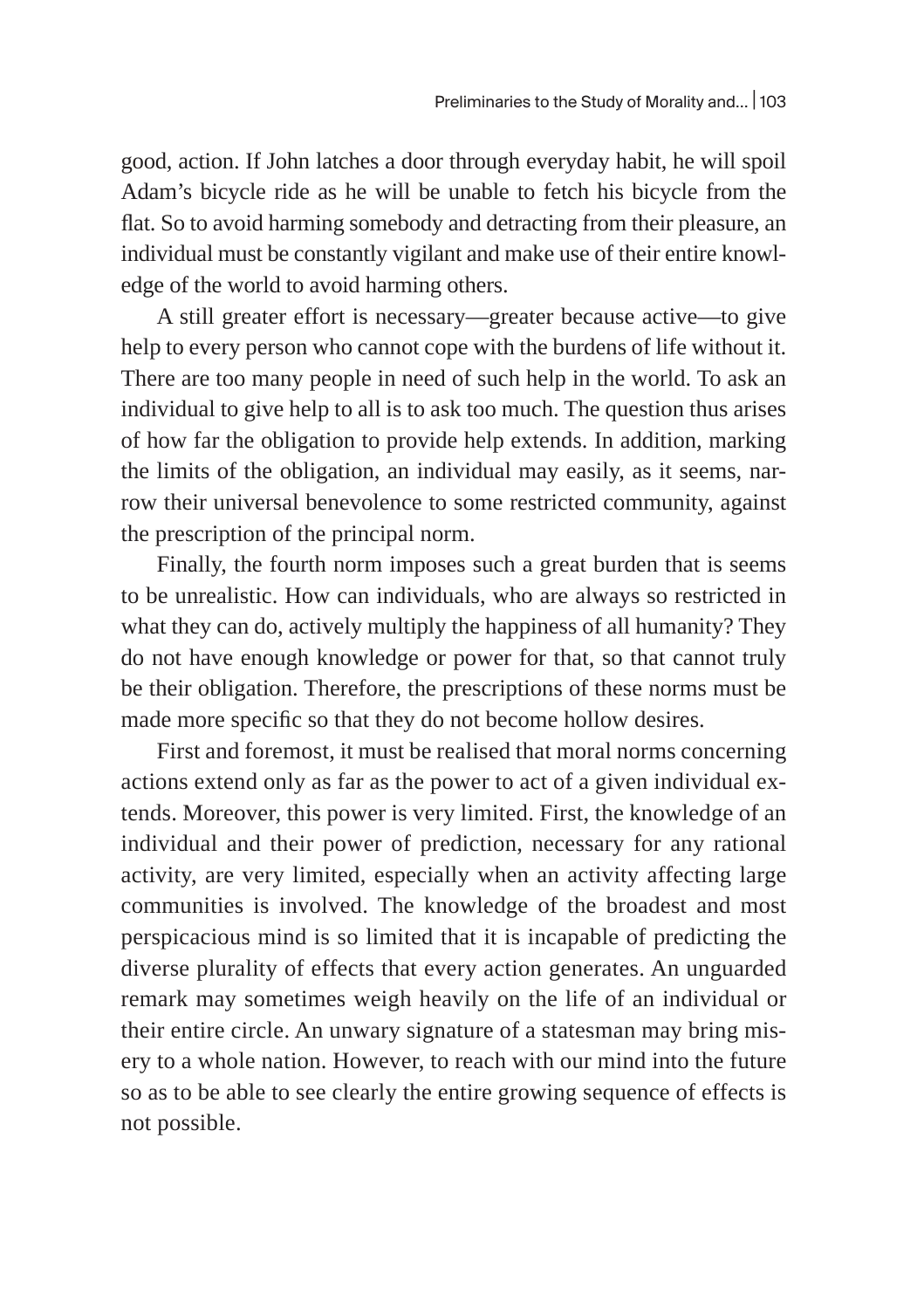Second, the power of action, the bodily and mental energy necessary to make bodily movements and mental efforts, indispensible for any action, is very limited in human beings. Even the best individual cannot watch over a bedridden person day and night; even the most self-sacrificing person will not feed a million of the hungry alone, because they will tire out and run out of the food that they would be able to distribute. It is these physical aspects, which are the necessary material and means of action, that often greatly limit the possibility of action. These limits shall be called the human range of power.

The range of power varies from individual to individual; it depends on their start in life, including the conditions for their bodily and spiritual development, and the range of things that may be its material. Sometimes the power is so limited that even with the greatest inner goodness an individual is practically unable to affect, especially positively, the fate of others. Given the structure of the community in which they live, they can barely survive on hard work, which consumes all their energy. This individual can only refrain from harming others. At the other extreme, an individual may, by means of a decision, release ever greater forces of nature or human energy, which are invisibly accumulated in organised groups. Here, again, they are short of the knowledge necessary to be able to produce only intended effects by their action and to make predictions concerning them, looking as far into the future as their range of power extends. Examples include an inventor who builds machines of great power or a statesman who, with a single stroke of his pen, sets in motion millions of people who begin fighting for their freedom.

What specific obligations are imposed on an individual by the principal moral norm depends on their range of power. Impossibilium nulla oligatio; there is no obligation to do impossible things. Hence, the weak and the powerless should respect only the first and third norm unconditionally: not to add deliberately to other people's suffering and not to deprive them intentionally of their joys. Besides, however narrow the range of their choice is, they should take care that their actions enlarge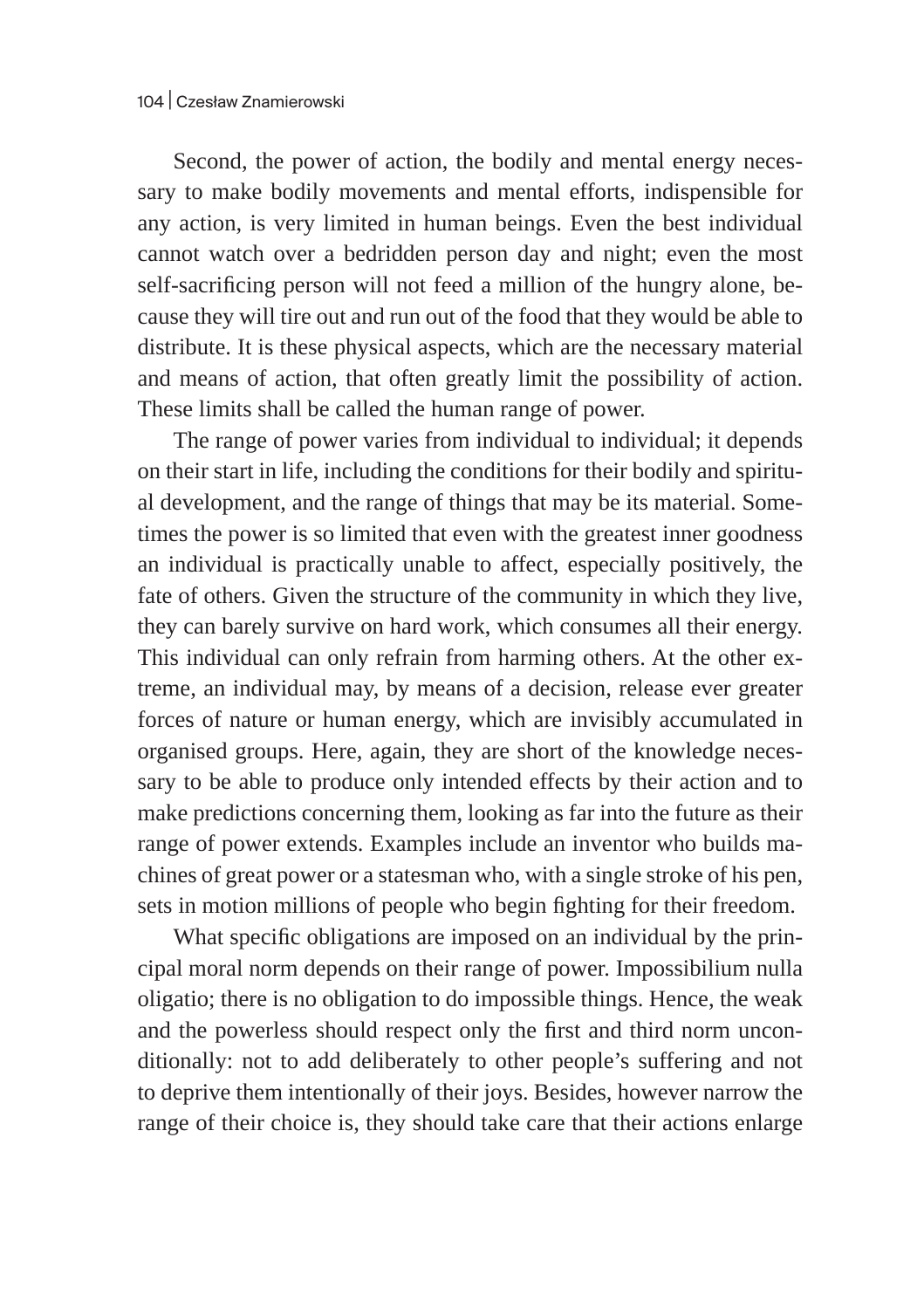the global sum of human good as much as possible. The most powerful and mighty, however, who can still affect and do affect the fate of numerous people are burdened with great obligations, as they should be concerned with the level of human misery on a world scale.

Even the most powerful, however, cannot be obliged to extend their thoughts and actions to every human being individually. They can care for the happiness of human masses only in a general way, using the organisational structure of human communities as a tool. The communities, being united in one way or another, can be acted on as entities, thus indirectly and secondarily lowering or raising the share of happiness of individuals. Imagine a minister of finance ordering the salaries of officials to be raised: he/she does not know personally even the smallest portion of those whose remunerations will rise. Imagine, a great lawmaker reforming the government system of a country to improve governance: he/she does not know at all that great mass of citizens who one way or another will benefit from the reform.

The reformer still does not satisfy the obligation imposed on them by the fourth of the four norms, because their benevolent intention encompasses, admittedly, all the citizens of their country but does not encompass all people. This reformer, too, however may be driven by a universally benevolent thought: I do my best for the universal welfare of all people, namely, I improve the fate of those whom I can affect by my action. I would do the same for others if I had the power. This thought and intention can drive not only a powerful statesman, but also the smallest element of the human multitude: this thought and intention, in some humble and timid, in others proud or even haughty, give the sense of participation in the great collective work of all people of good will. To participate in this enterprise, no consent from anybody is necessary. It is in this intention as well, even if it concerns a very minor action, that the fourth norm prescribed by universal benevolence is already satisfied. It also hides a superordinate thought about not making a given action detract from the general sum of happiness; hence, the first and third norms are satisfied as well.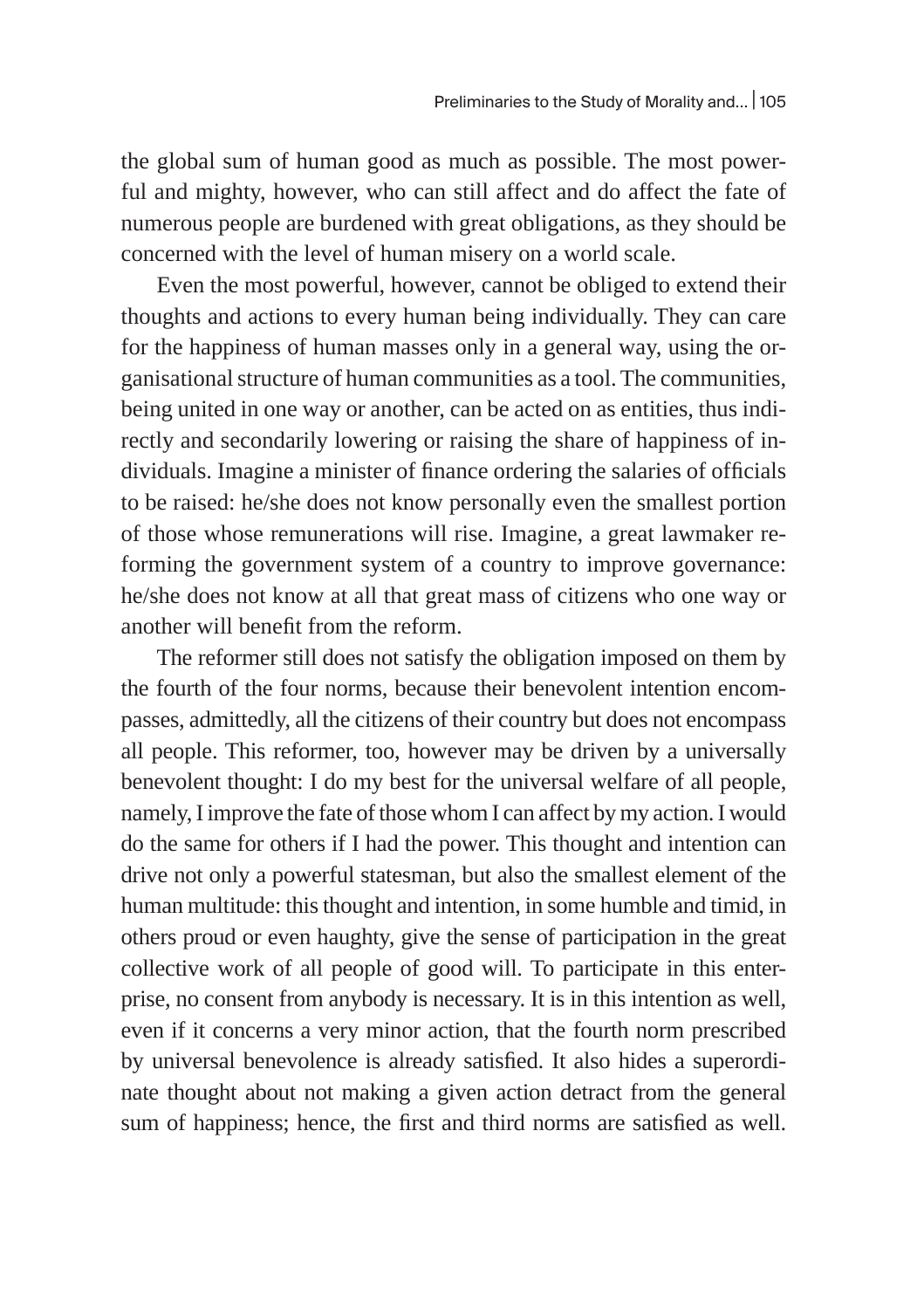However, it must be said and emphasised at this juncture that the principal moral norm does not demand at all that any human action be driven by a thought about universal happiness or that every action follow from universal benevolence. There are many actions that belong solely to the personal domain of a given individual and whose effects do not go outside this domain in any observable manner. It is marked and approved by universal benevolence itself. Hence, it is John's absolutely personal matter if he spends the time off he deserves, in the eyes of universal benevolence, taking a walk or playing chess. What is more, he does not have to walk or play chess having in mind the global sum of happiness of all humanity or perform these actions at the behest of universal benevolence. This emotion by no means dictates all actions, but only exercises general supervision over all impulses and actions in accordance with its fourfold norm.

If according to John's understanding and knowledge, tea and coffee are equally harmless to him, universal benevolence does not provide any guidance in this case. If, however, John knows that coffee is very harmful to him and may shorten his life, which is precious to his small children, universal benevolence exercises its supervisory veto. Under its eyes, John should care about the welfare of his children. It interferes in every human matter only as much as the matter, through its causal ties, comes into conflict with the interests of other people. Luckily for human freedom, there are many things in the world that are mutually independent of each other. The ripples made by a stone thrown at one shore of a lake will not reach the opposite shore. The fact of John sneezing in his room in Poznań will not have any consequences in Warszawa.

#### **The Severity of the Principal Norm**

Upon closer scrutiny, it thus appears that the principal moral norm does not impose unrealistic requirements. Nonetheless, its demands are quite stringent, as it requires that all impulses and drives, even the strongest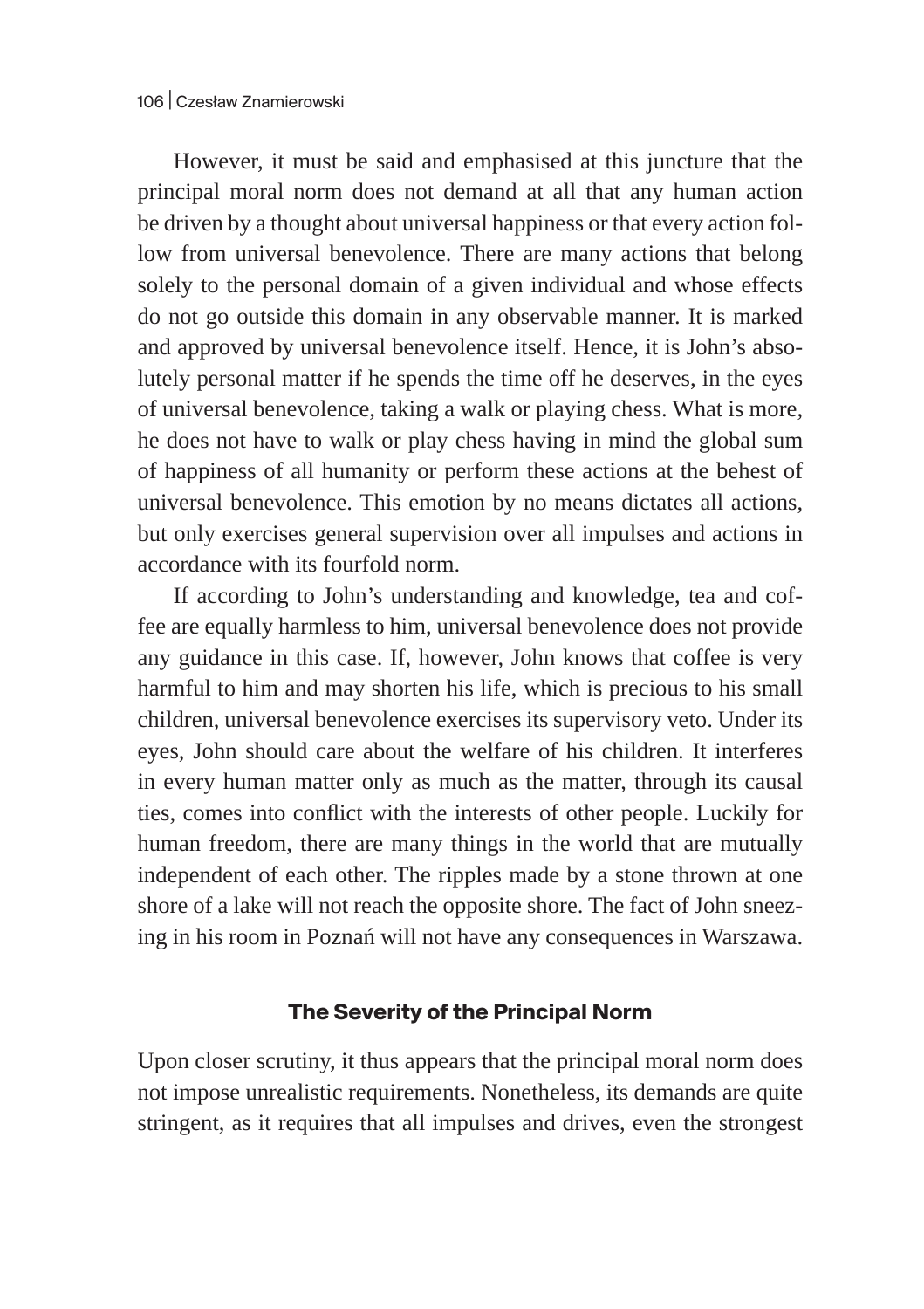and most spontaneous, be subjected to its supervision. Furthermore, it demands that an individual should always actively care for somebody else's interest and suffering and take every possible effort to maximise the overall sum of happiness. In the light of these requirements, there is not a single individual that would be morally perfect, i.e. an individual that would scrupulously and without any exception discharge all the duties imposed on them by the fourfold principal norm. Every person actually driven by universal benevolence feels their moral imperfection. The more vigorous their universal benevolence, the stronger this imperfection is felt, and the more insistently it demands respect for its prescriptions. For they see clearly that they are incapable of the vigilance and dedication that universal benevolence demands of them and that, what is worse, they resort to various tricks to cheat themselves so as to be able to forget conveniently about their moral obligations. Sometimes, facing a moral dilemma, they have to tell themselves that they do not know where the line between their right and their obligation is.

Obligations related to earning a living meet with the approval of universal benevolence, which prescribes that everybody should work in order not to be a burden on others. Earning a living consumes a huge portion of an individual's energy and makes rest necessary, to which an individual is morally entitled. Imagine that John wants to sit comfortably to continue reading a novel he has started, because he has an absolute right to do this, when he remembers at this very moment that his neighbour Adam, an old and sick man, does not have anybody who could help him with an urgent grain harvest. John realises that if he does not help Adam, his neighbour will suffer a huge loss. His universal benevolence keeps nagging him: a sense of obligation has arisen in him that somehow does not respect his right to rest. If this universal benevolence is insistent enough, the new sense of obligation will prevail over the apparently unshakeable sense of the right to rest: John will continue to expend energy working on his neighbour's field instead of recuperating it.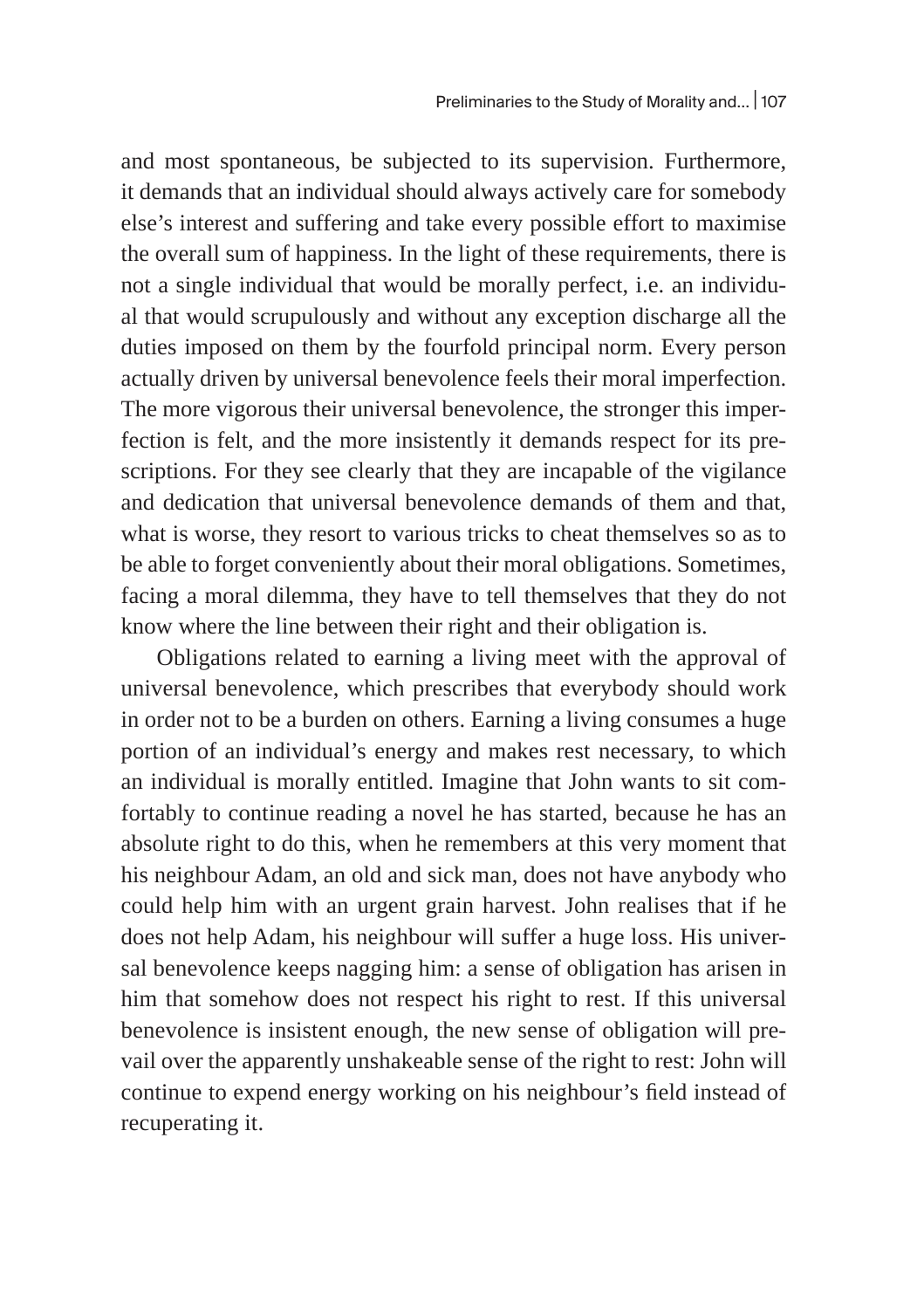Universal benevolence cannot always tell John how far he should go in helping his neighbour, or more generally, with the resignation from his right. Why, it is possible that the help for others, using up his energy, will lower his capacity for work, which is his set and unquestioned moral duty. This will be clearly seen when his neighbourhood attracts many such Adams in need of help. The problem will become acute, to the extent that so many hungry people would turn up around him that in order to feed them, if only to stave off their hunger, John would have to starve to death himself. At this point, universal benevolence will find itself in an extreme, really tragic dilemma: it will have to answer the question of whether one can morally save one's life when others perish; or, further, is it a moral obligation to lay down one's life for others to live—or even to live happily?

This is the eternal question of heroism. For those are heroes who, sacrificing their moral rights, go far beyond the average demanded by universal benevolence. It sets people obligations in moderation so that their satisfaction does not overtax the average ability of a human being. If, thus, such a directive of moderation is adopted in setting obligations, a heroic act will not be an object of a moral obligation, but a generous and particularly valuable extra: evidence that an individual gave clear priority to loving their neighbours over loving their own self. Generally, universal benevolence gives credit to John if he makes a greater effort and exposes himself to a greater loss of happiness than a moral norm tells him to.

Since, however, people on average are not very prone to heroism and do not care much about moral credit, they do good to others only out of the surplus and leeway left to them after the love of self, possibly extended to the next of kin. As a rule, the surplus is rather small in particular in societies with few material resources, in which people are overburdened with duties. Nonetheless, it has a value, not a moral but a social one, because what is useless for overfed John might have a high value for extremely unfed Adam. Nevertheless, universal benevo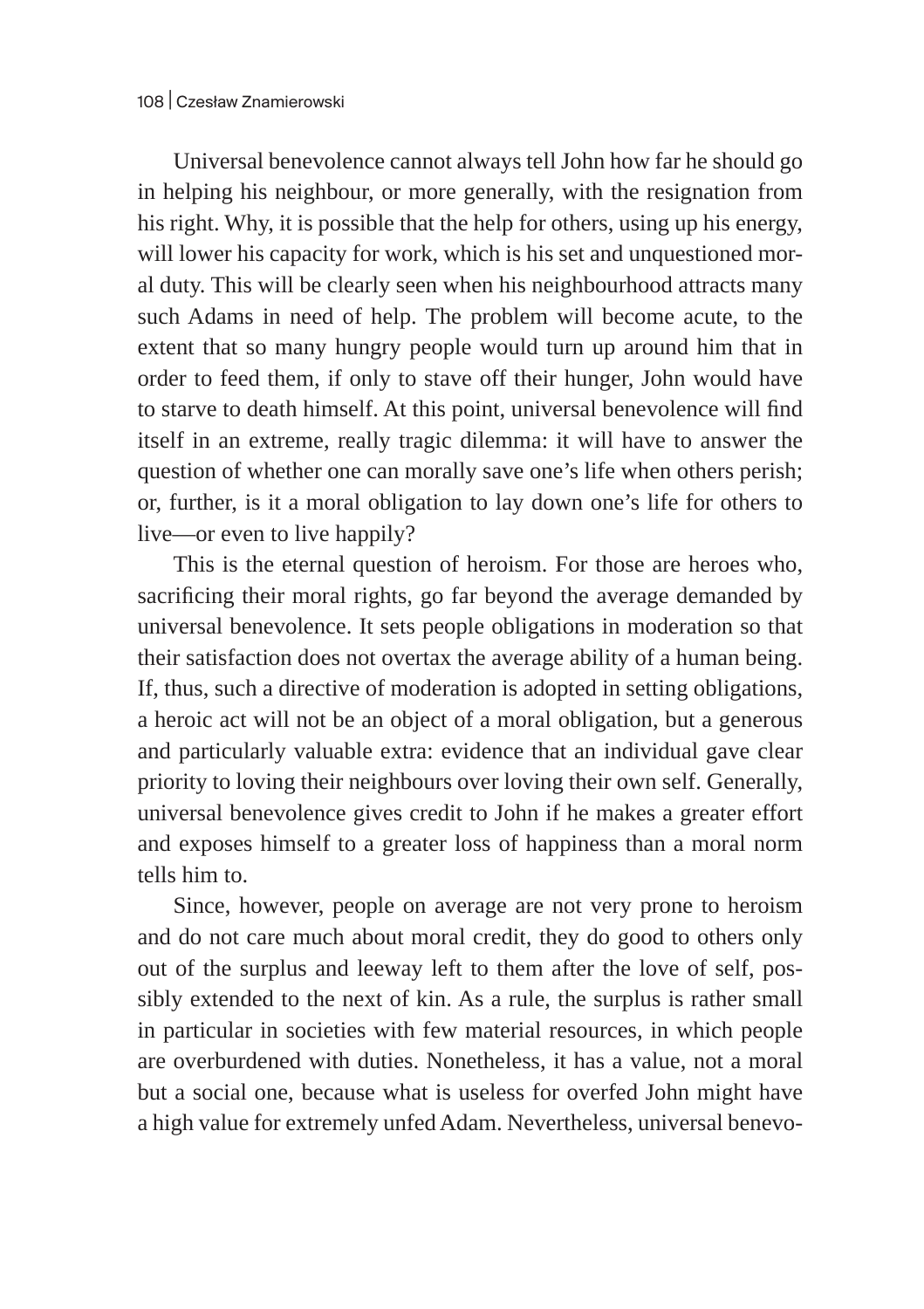lence considers the philanthropic act of John to be of little moral value, because it did not cause him almost any loss of happiness and even if it did, it was triggered by a mild surge of universal benevolence. For in terms of morality, an act is more valuable when more effort and selfdenial had to be put in it by the doer.

However, the vast majority of people satisfy their obligations only out of that extra at best. These are the obligations that follow from the second, third and fourth norms: for others, they deny themselves cakes that they had no room for anyway. If they carefully record in memory such stirrings of love for their neighbours, if in hindsight they view their trivial sacrifices in a certain magnification and if, what is more, they see the suffering of other people only at a very short distance, like the shortsighted, and even then they know how to discreetly pass over them, they feel morally just, or to put it differently, they feel that they satisfy all their moral obligations and demand from their community that they be given credit and respect. However, they will be denied that credit and respect by universally benevolent Peter, if he clearly sees how they have salved their conscience, which is as shallow as a rainwater puddle. He will call them by the name of Pharisees known from the Gospel. Despite not knowing the word yet, Plato wrote about such people with bitter irony.

The opposites of these pseudo-perfect people are those of uncomfortable conscience, who see clearly that they do not fully satisfy their moral obligations. They vigilantly and sensitively notice the suffering of other people and, realising its immense amount, find themselves helpless. Although they know, when they think dispassionately, that they are unable to help everybody who needs help, when they make concrete, direct contact with somebody else's suffering, they have the feeling that they have not done everything that their conscience dictates. They are not calmed either by the thought that by their work, which is their moral obligation, they make a certain contribution in kind to the overall sum of happiness. Such people will never feel morally perfect. They may come to terms, to an extent, with themselves if they take an active part in an